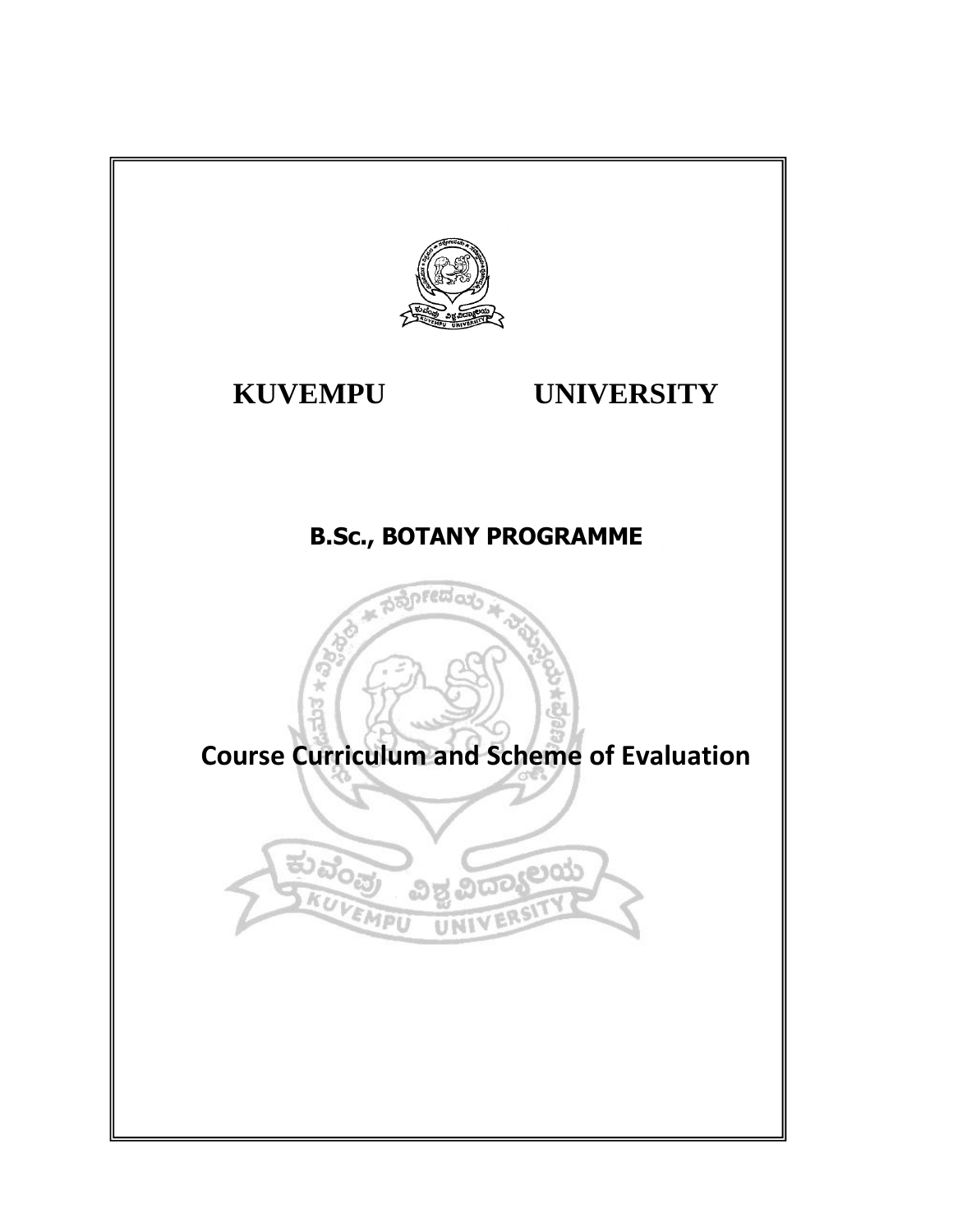## **B.Sc., BOTANY FIRST SEMESTER Paper I (SSA 790)** Q.P. Code - 15130

#### **VIRUSES, BACTERIA, CYANOBACTERIA, ALGAE, FUNGI AND LICHENS**

#### **Syllabus**

| <b>Theory</b>                         |         |  |
|---------------------------------------|---------|--|
| <b>Total theory marks</b>             | $-50$   |  |
| <b>I A marks for theory</b>           | $-10$   |  |
| Total number of teaching hours / sem  | - 60hr  |  |
| Total number of teaching hours / week | - 04hr  |  |
| Duration of theory exam               | $-03hr$ |  |
| Practical-Based on theory paper I     |         |  |
| Max. marks                            | $-40$   |  |
| Total number practical / week         | $-01$   |  |
| <b>Duration</b>                       | $-03hr$ |  |
| <b>Duration of practical exam</b>     | $-03hr$ |  |

**Viruses ;** Ultrastructure of TMV and T-4 Bacteriophage, Multiplication of Viruses, Common viral diseases of plants – Tobacco mosaic diseases. Bean mosaic disease and Leaf curl of Tomato.

**Mycoplasma ;** Structure and grassy shoot disease of sugarcane.

**Bacteria;** Introduction, Morphological types, flagellation, ultra structure, nutrition, reproduction – cell division, conjugation, transduction and transformation, Economic importance and diseases – Citrus canker, Late blight of paddy, Red stripe of sugarcane and Angular leaf spot of Cotton.

**Cyanobacteria;** Occurrence, Structure, reproduction and economic importance,( Biofertilizer, food, eutrophication and algal blooms) of cyanobacteria.

Type study–*Nostoc* and *Spirulina*. -**16hr**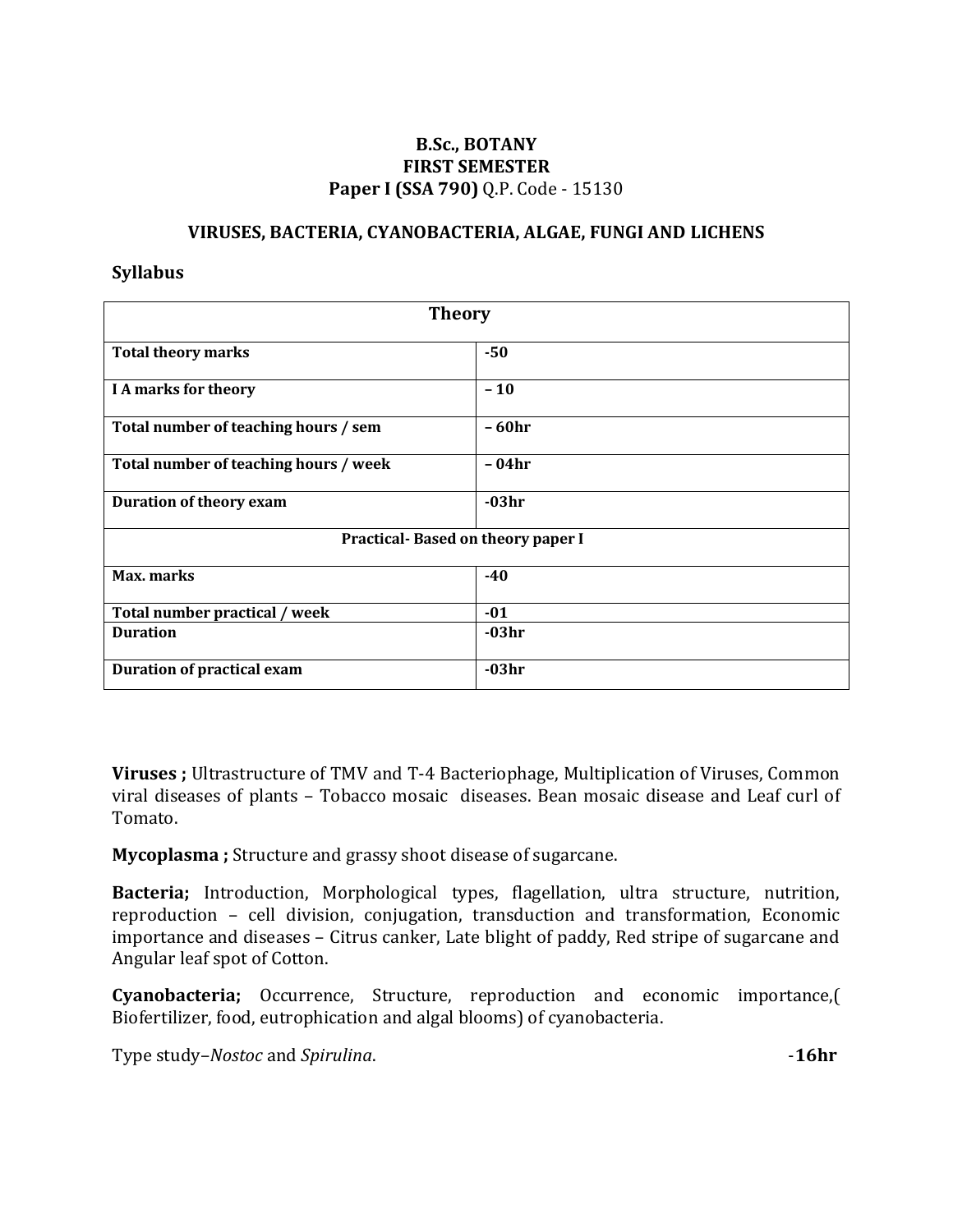**Algae** – General characters, Classification based on Chapman and Chapman system and economic importance.

Occurrence, structure of thallus, Reproduction and life cycle of the following.

**Chlorophyceae**- *Volvox, Spirogyra, Oedogonium, Chara* **Xanthophyceae-***Vaucheria* **Phaeophyceae** – *Sargassum* **Rhodophyceae** – *Batrachospermum* **- 22hr**

**Fungi -** General characters, Classification based on major classes based on Alexopoulos system and economic importance of fungi.

Structure, nutrition, reproduction, lifecycle, disease symptoms and controlling methods of the following.

**Oomyctes**- *Phytophthora, Albugo*.

**Zygomycetes**– *Rhizopus*

**Ascomycetes-** *Penicillium, Xylaria*

**Basidiomycetes** – *Puccinia graminis-tritici*

**Deuteromycetes** – *Cercospora*

**Lichens** – Occurrence and classification-Crustose, foliose, and fruticose. Structure : external and internal, reproduction and economic importance of Lichens. **- -22hr**

 **\*\*\*\*\*\*\*\*\*\*\*\*\*\*\*\*\***

#### B.Sc. Botany

#### FIRST SEMESTER

#### Practical -I model question paper

|       | Duration of practical examination: 3 hrs                        | Max.Marks-40 |
|-------|-----------------------------------------------------------------|--------------|
|       | (VIRUSES, BACTERIA, CYANOBACTERIA, ALGAE, FUNGI AND LICHENS.)   |              |
| Q-I.  | Identify the specimens A, B & C sketch, label and give reasons. | $-09$        |
| 0-II. | Write critical notes D & E, (Macroscopic)                       | $-05$        |
|       | Q-III. Write pathological aspects of $F$ , $G \& H$             | $-06$        |
| O-IV. | Identify the slides I, J, K & L with reasons                    | $-10$        |
|       | Record                                                          | $-05$        |
|       | Viva                                                            | $-05$        |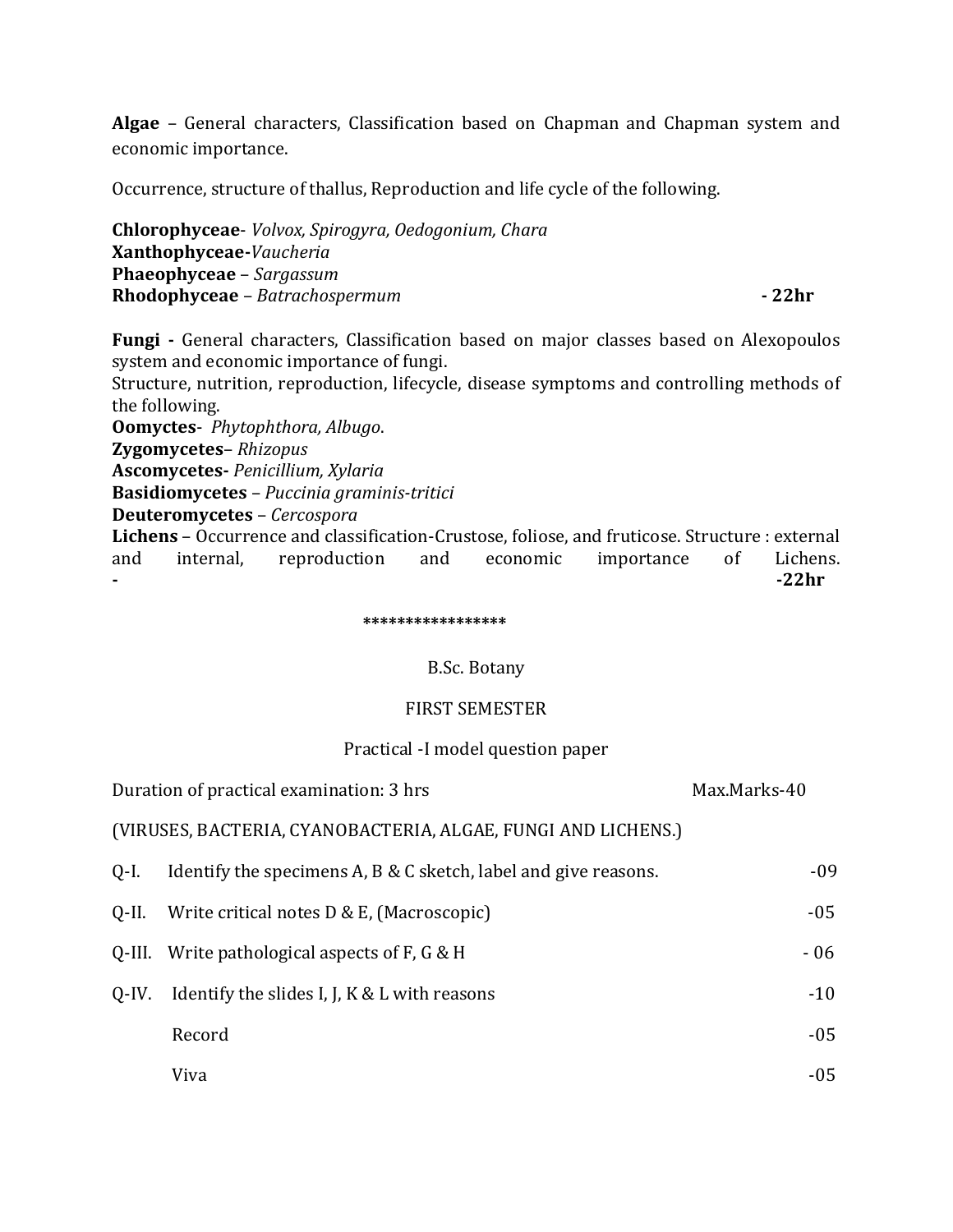## SCHEME OF EVALUATION FOR BOTANY PRACTICAL-I

## First semester Practical-I

| (VIRUSES, BACTERIA, CYANOBACTERIA, ALGAE, FUNGI AND LICHENS.)                       |
|-------------------------------------------------------------------------------------|
| $-09$                                                                               |
| - 05                                                                                |
| $-06$                                                                               |
| $-10$<br>(One from Bacteria, / one from Cyanobacteria/ Lichens, one from Fungi, one |
|                                                                                     |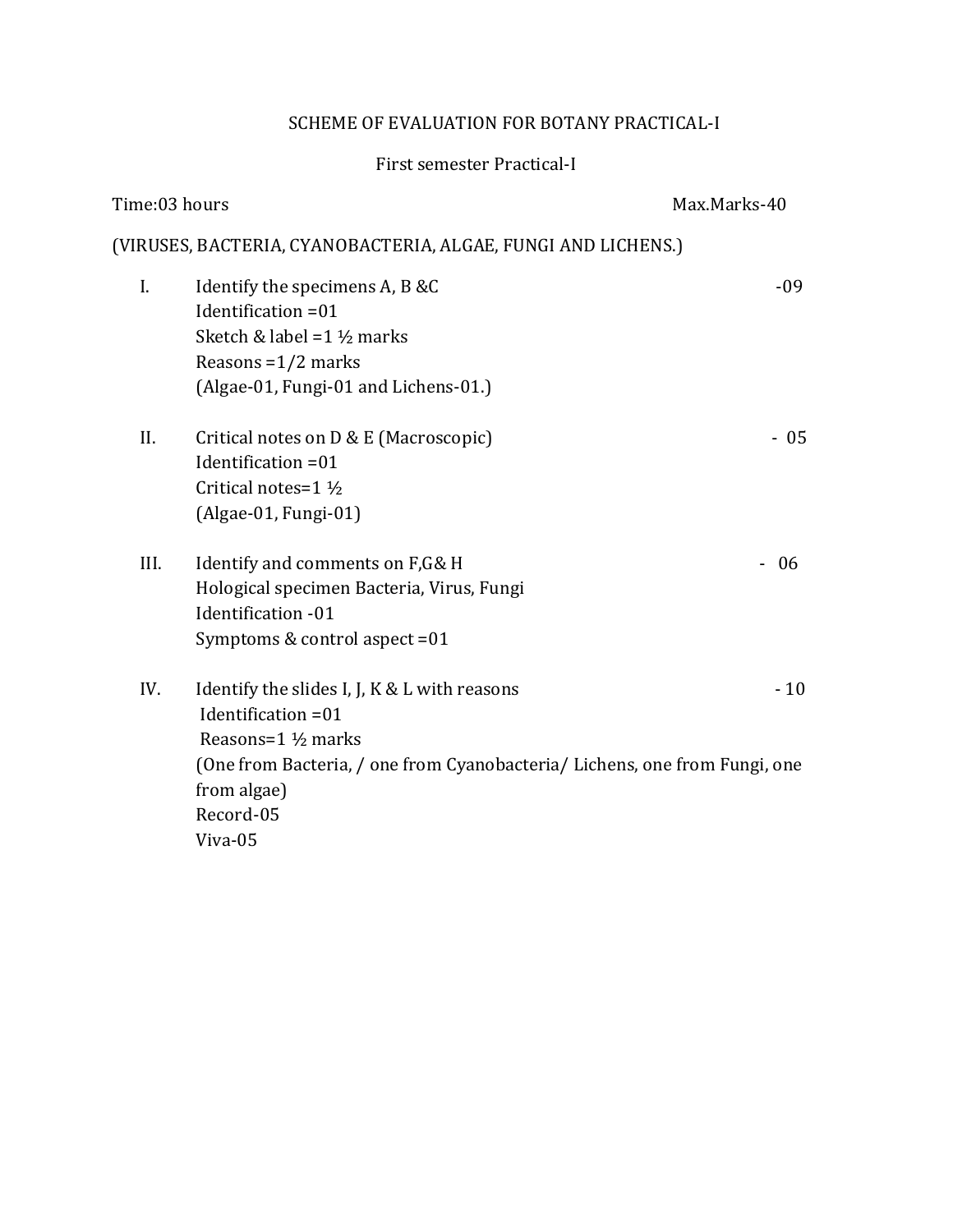#### **B.Sc BOTANY SECOND SEMESTER Paper II (SSB 790) Q.P. Code – 15230.**

#### **BRYOPHYTA, PTERIDOPHYTA, PALAEOBOTANY AND GYMNOSPERMS**

#### **Syllabus**

| <b>Theory</b>                         |         |  |
|---------------------------------------|---------|--|
| <b>Total theory marks</b>             | $-50$   |  |
| <b>I A marks for theory</b>           | $-10$   |  |
| Total number of teaching hours / sem  | $-60hr$ |  |
| Total number of teaching hours / week | - 04hr  |  |
| Duration of theory exam               | $-03hr$ |  |
| Practical-Based on theory paper II    |         |  |
| Max. marks                            | $-40$   |  |
| Total number practical / week         | $-01$   |  |
| <b>Duration</b>                       | $-03hr$ |  |
| <b>Duration of practical exam</b>     | $-03hr$ |  |

**Bryophyta** – Introduction, General characters, alternation of generation, classification.Structure: external and internal and reproduction of the following examples.

**Hepaticopsida**– Riccia and Porella **Anthocerotopsida** – Anthoceros **Bryopsida** – Polytrichum Brief account of evolution of sporophytes and economic importance of Bryophytes. - **15hr**

**Pteridophyta**– Introduction, classification, occurrence, morphology, anatomy, reproduction and life cycle of the following examples. **Psilopsida** – *Psilotum* **Lycopsida**– *Lycopodiumcernnum* ,*Selaginella*. **Sphenopsida** – *Equisetum* **Pteropsida** – *Marselia* Brief account on stellar evolution, Heterospory and seed habit, economic importance of Pteridophytes. **- 25hr**

**Palaeobotany –** Introduction, process of fossilization, types of fossils, geological time scale, a brief account of **Rhynia and Lepidodendron stem**. **– 05hr**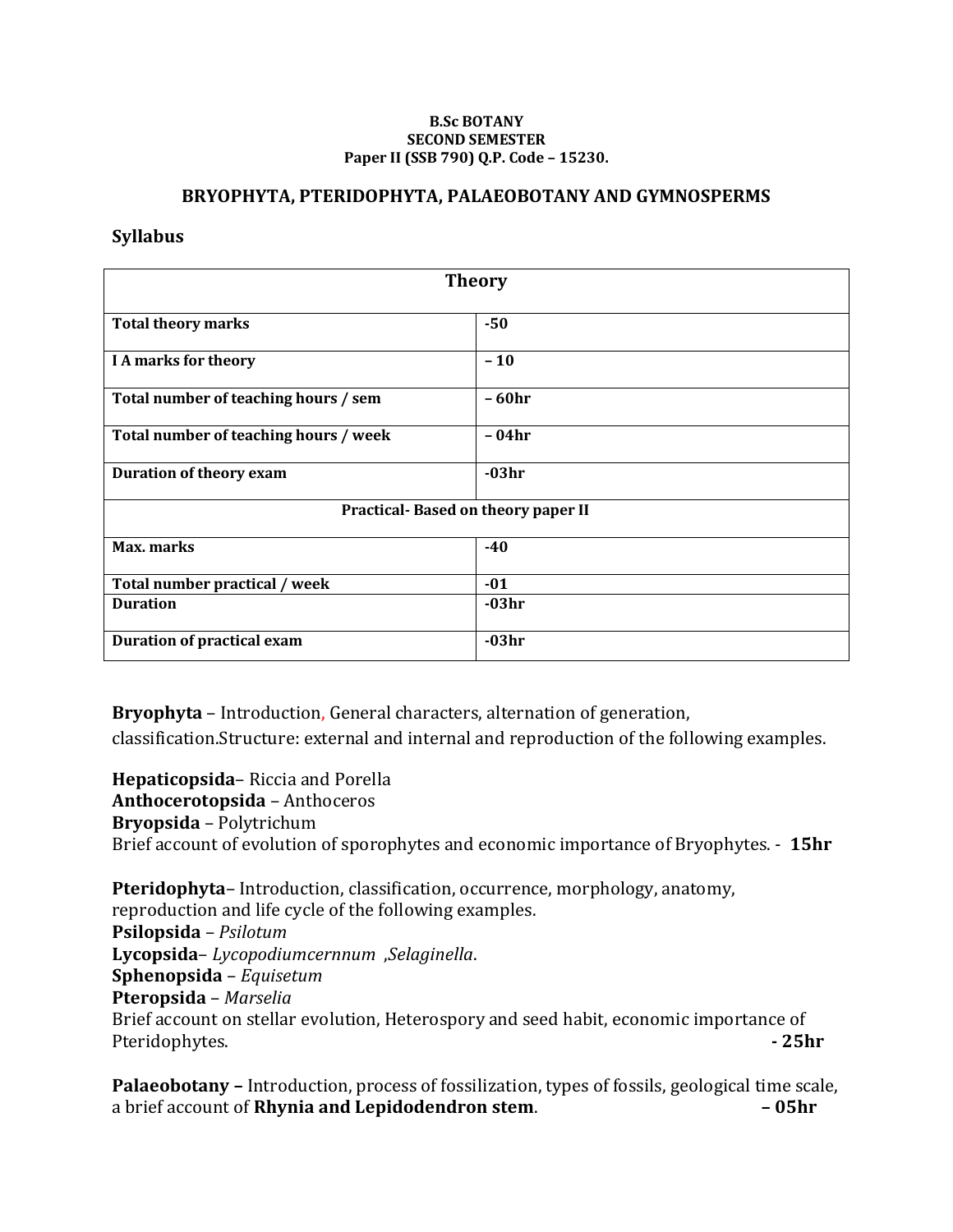**Gymnosperms** - General characters, affinities of gymnosperms, classification, morphology, anatomy of root, stem and leaf. Reproduction and life cycle of **Cycadopsida -***Cycas,*  **Coniferopsida -***Pinus* **Gnetopsida -** *Gnetum*.

Economic importance of Gymnosperms – **15hr**

[Developmental aspects need not to bestudied]

\*\*\*\*\*\*\*\*\*\*\*\*\*\*\*\*\*\*

#### B.Sc. Botany

#### SECOND SEMESTER

## Model question paper

## (BROYOPHYTA, PTERIDOPHYTA, PALEOBOTANY AND GYMNOSPERMS)

|       | Time :03hrs                                                                                           | Max.Marks-40 |
|-------|-------------------------------------------------------------------------------------------------------|--------------|
| 0-I.  | Identify the specimens A, B&C sketch, label and give reasons.                                         | $-09$        |
| Q-II. | Write critical notes D &E,                                                                            | $-06$        |
|       | Q-III. Identify the slides $F$ , G, H, I, & J with reasons                                            | $-10$        |
|       | Q-IV. Prepare temporary staining mount of 'K' Identify, sketch, and label leave it for<br>observation |              |
|       | Record-                                                                                               | 05           |
|       | Viva-                                                                                                 | 05           |
|       |                                                                                                       |              |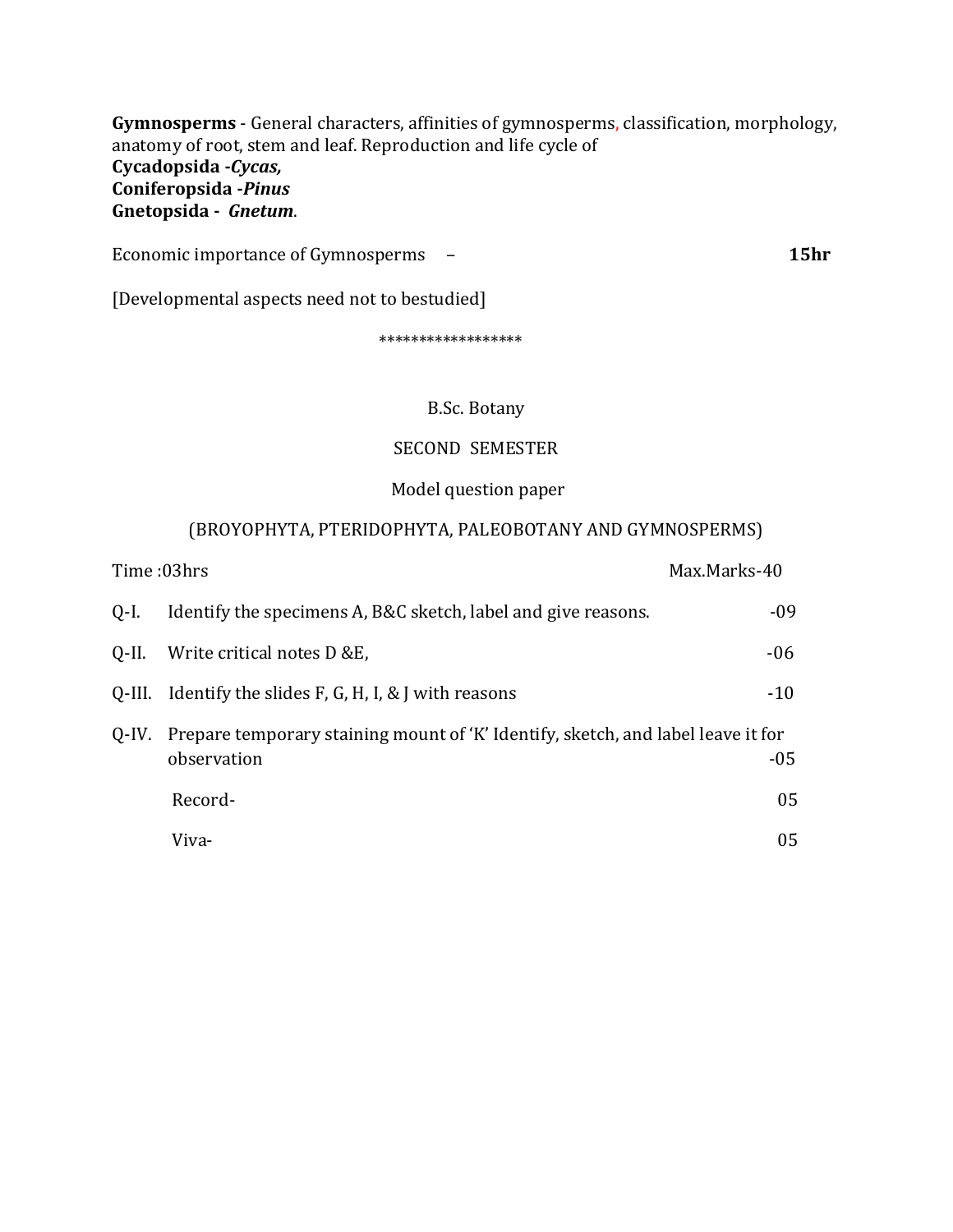## SCHEME OF EVALUATION FOR BOTANY PRACTICAL-II

## (BROYOPHYTA, PTERIDOPHYTA, PALEOBOTANY AND GYMNOSPERMS)

| Time:03 hours<br>Max.Marks-40                                                                                                                 |       |
|-----------------------------------------------------------------------------------------------------------------------------------------------|-------|
| Identify the specimens A, B &C<br>$Q-I$ .                                                                                                     | $-09$ |
| Identification = 01<br>Sketch & label $=1$<br>Reasons $=1$                                                                                    |       |
| (One from Broyophyta, One from Pteridophyta, and One from Gymnosperms)                                                                        |       |
| Q-II. Critical notes on $D &E$ (Macroscopic)                                                                                                  | $-06$ |
| Identification = 01                                                                                                                           |       |
| Critical notes=02                                                                                                                             |       |
| (One from Broyophyta, /Gymnosperms & One from Pteridophyta,)                                                                                  |       |
| Q-III. Identify the slides, $F$ , $G$ , $H$ , I, $\&$ J with reasons                                                                          | $-10$ |
| Identification = 01<br>Reasons $=1$                                                                                                           |       |
| (One from Broyophyta, One from Paleobotany, Two from Pteridophyta, and One from<br>Gymnosperms)                                               |       |
| Q-V. Prepare temporary stained mount of 'K' sketch, label and identify leave the<br>preparation for inspection. (Pteridophyte or Gymnosperms) | 05    |
| Preparation=02                                                                                                                                |       |
| Identification=01                                                                                                                             |       |
| Sketch label=02                                                                                                                               |       |
| Record                                                                                                                                        | $-05$ |
| Viva-voce                                                                                                                                     | $-05$ |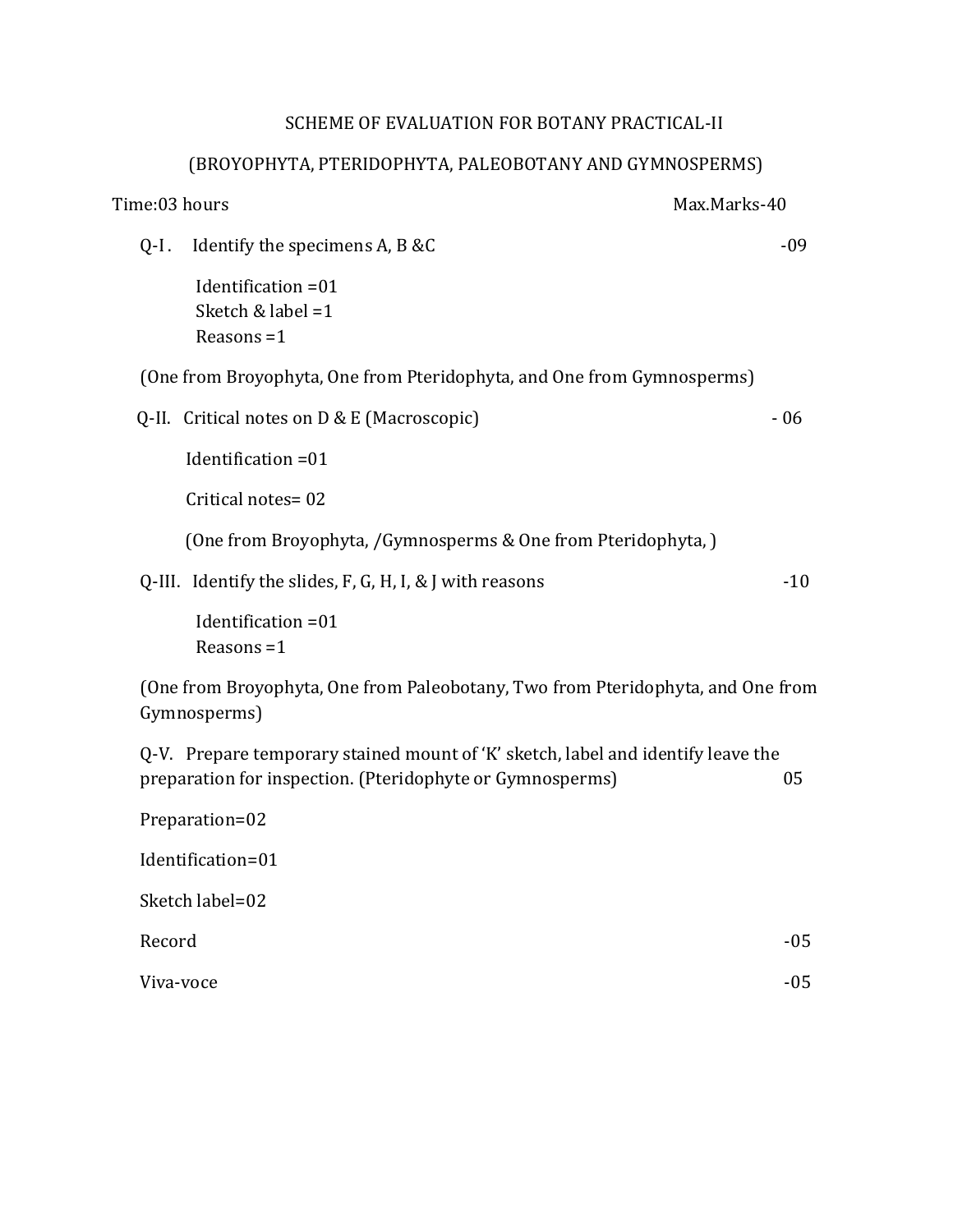#### **B.Sc BOTANY THIRD SEMESTER Paper III. (SSC 790) Q.P Code 15330.**

#### **HISTOLOGY, ANATOMY, EMBRYOLOGY AND PALYNOLOGY**

| <b>Theory</b>                         |          |  |
|---------------------------------------|----------|--|
| <b>Total theory marks</b>             | $-50$    |  |
| I A marks for theory                  | $-10$    |  |
| Total number of teaching hours / sem  | - 60hr   |  |
| Total number of teaching hours / week | - 04hr   |  |
| Duration of theory exam               | $-03hr$  |  |
| Practical-Based on theory paper III   |          |  |
| Max. marks                            | $-40$    |  |
| Total number practical / week         | $-01$    |  |
| <b>Duration</b>                       | $-0.3hr$ |  |
| Duration of practical exam            | $-03hr$  |  |

**Histology**: Meristems – Structure and function, Classification based on Origen, function and position. Histogen and Tunica corpus theory. Structure and function of parenchyma, Collenchyma, Sclerenchyma, Xylem and Phloem**. -07hr**

#### **Tissue system:**

**Dermal–**Structure and function of epidermis, Stomata, hairs and glandular hairs -**02hr**

**Ground tissue system -** Structure and function of Cortex, Endodermis, Pericycle and Pith

-**03hr Vascular tissue system** – Types of vascular bundles- Radial, Conjoint, Collateral, Bicollateral, and concentric. **-02hr** 

**Anatomy: -** Internal structure of

**Dicot -** Tridax and Cucurbita stem, Cicer root and Tridax leaf.

**Monocot –**Grass stem, Canna root and Grass leaf.

**Normal secondary growth- in Tridax stem**. Formation of cambial ring, Storied and non-storied cambium, activity of cambium, secondary xylem, secondary phloem, vascular rays, sap wood, heart wood, growth rings, tyloses and periderm .  $\qquad \qquad$  -10hr

Secondary growth in typical dicot root –Cicer.

Anamolous secondary growth in Boerhavia and Dracena stem. *-06hr*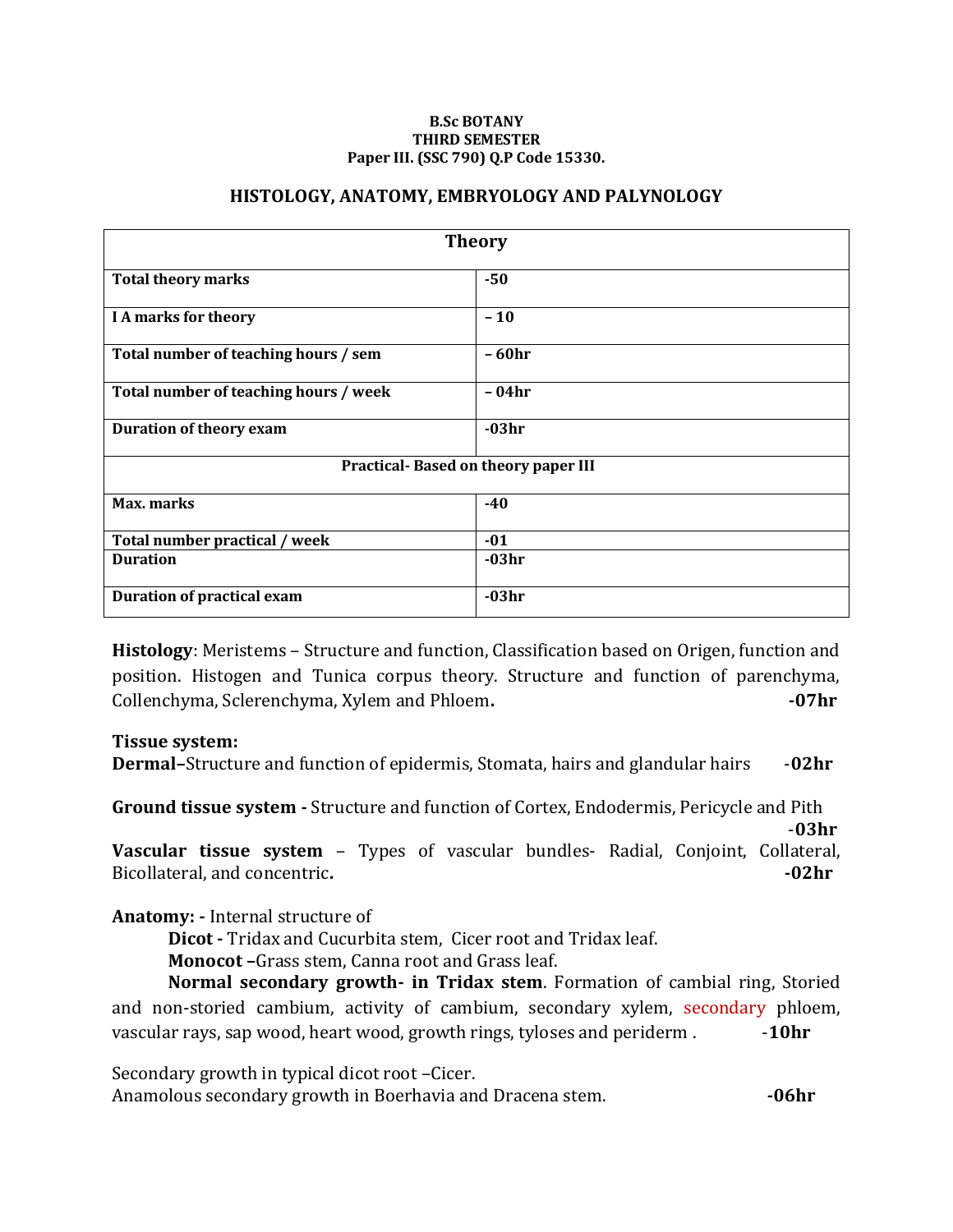**Embryology**: Historical account, contribution of Maheshwari and BGL Swamy -**02hr**

**Microsporogenisis** – Development of Anther, male gametophyte and Pollen embryo sac. -**03hr**

**Megasporogenisis –** Types of ovules, differentiation of archesporial initial, formation of megaspore, types of tetrads, types of embryosac [Monosporic, Bisporic and Tetrasporic]. Development of monosporic embryosac [Polygonum type only]. Double fertilization, Triple fusion and its significance. **-06hr** 

**Endosperm:** Types- Cellular, Helobial and free nuclear . Detailed study of cellular type of endosperm, endosperm haustorium and vermiform appendage. **-04hr Embryo:** Types – Dicot and Monocot, development of dicot embryo Crucifer type. Suspensor haustorium, [definitionwithexample]. **-02hr** 

**Apomixis -** a brief account **-02hr**

**Polyembryony –** Types, causes of poly embryony. Significance **- 02hr Palynology –** Definition pollen morphology –Pollen structure, size and shape of pollen grains, spherical, sub-porate, prolate and perprolate, Wall layers and their morphology ,exine, sexine, ecto and endoexine, Nexine- I, II, and II., Pollen kit, Number, position and character of aperture and Exine sculpture. **-06hr**

**Pollination: Types** – Self and cross pollination, types of cross pollination, piston and lever mechanism, Contrivances of cross pollination. **The absolution of the COS** of  $\sim$  **-03hr** 

 **\*\*\*\*\*\*\*\*\*\*\*\*\*\*\*\*\*\*\***

B.Sc. Botany

#### THIRD SEMESTER

#### Practical Model question paper

## (HISTOLOGY, ANATOMY, EMBRYOLOGY, AND PALYNOLOGY)

#### Time:03 hours Max.Marks-40

|      | Identify the specimen $-$ 'A'                               | $-03$  |
|------|-------------------------------------------------------------|--------|
| Н.   | Mount and sketch of Endosperm/Embryo/Pollinia of - 'B'      | $-05$  |
| III. | Calculate of the percentage of viability/Fertility of - 'C' | -04    |
| IV.  | Preparation of temporary stained slide of – 'D'             | $-06$  |
| V.   | Identify the slides E, F, G & H                             | $-12$  |
|      | Record-                                                     | $-0.5$ |
|      | Viva-                                                       | -05    |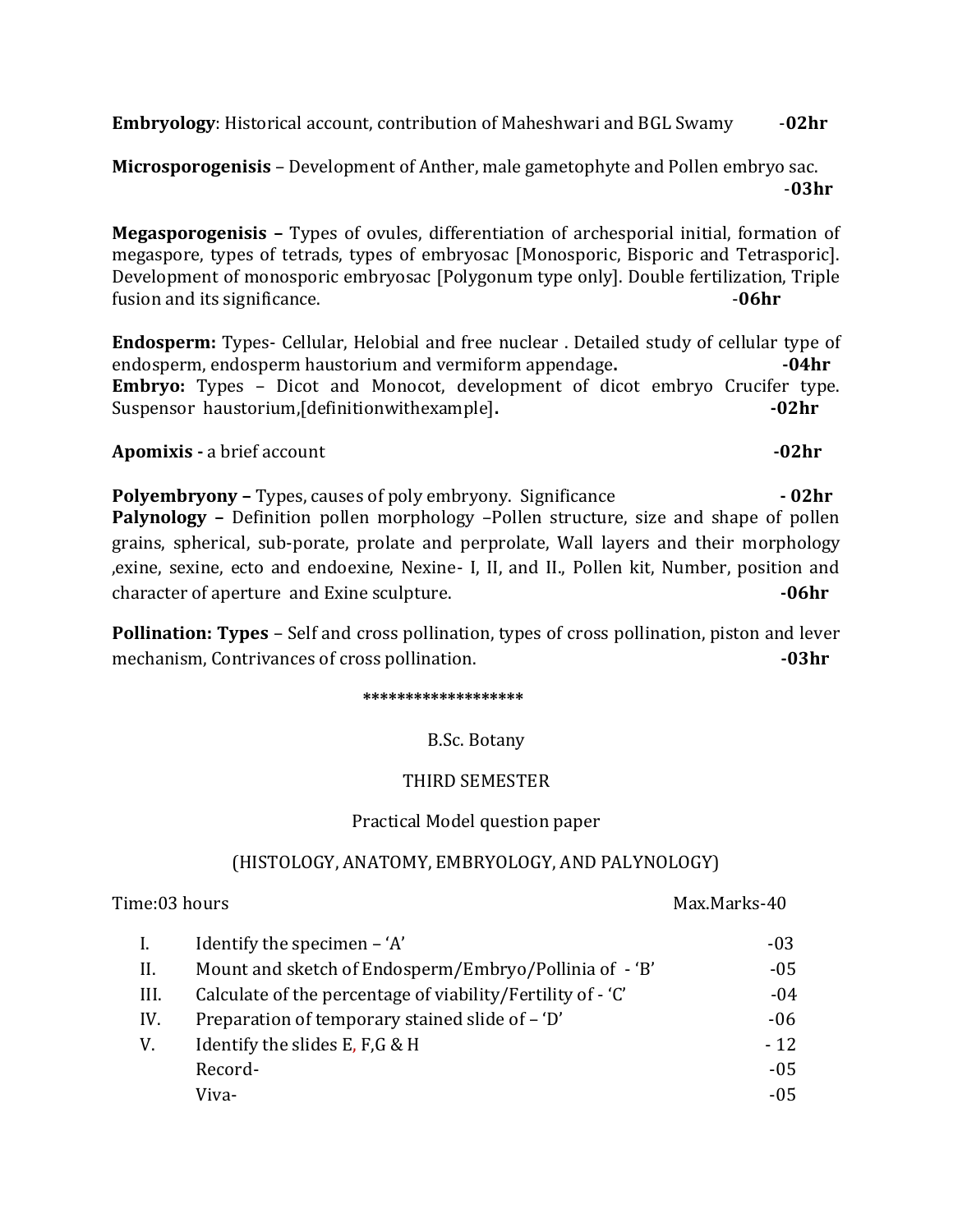## SCHEME OF EVALUATION FOR BOTANY PRACTICAL-III

## (HISTOLOGY, ANATOMY, EMBRYOLOGY, AND PALYNOLOGY)

| I.   | Mount, identify, sketch, and label the specimen 'A'                              | $-03$ |
|------|----------------------------------------------------------------------------------|-------|
|      | From palynology                                                                  |       |
|      | Identification = 01                                                              |       |
|      | Sketch and label=01                                                              |       |
|      | Mounting=01                                                                      |       |
| II.  | Mount and sketch the Endosperm/Embryo/Pollinia of 'B'                            | $-05$ |
|      | $M$ ount=03                                                                      |       |
|      | Identification = 01                                                              |       |
|      | Sketch and label=01                                                              |       |
| III. | Calculate the percentage of viability/Fertility of 'C'                           | $-04$ |
|      | Preparation=02                                                                   |       |
|      | Calculation=02                                                                   |       |
| IV.  | Preparation of temporary stained slide 'D' sketch, label, & identify with reason |       |
|      | (Anatomy)<br>$-06$                                                               |       |
|      | Preparation=03                                                                   |       |
|      | Sketch & Label=01                                                                |       |
|      | Identification=01                                                                |       |
|      | Reason=01                                                                        |       |
| V.   | Identify the slides E, F, G, & H with reasons                                    | $-12$ |
|      | Identification=01                                                                |       |
|      | Sketch & label=01                                                                |       |
|      | Reason=01                                                                        |       |

(One from Histology, one from Anatomy, one from Embryology ,and one from Palynology)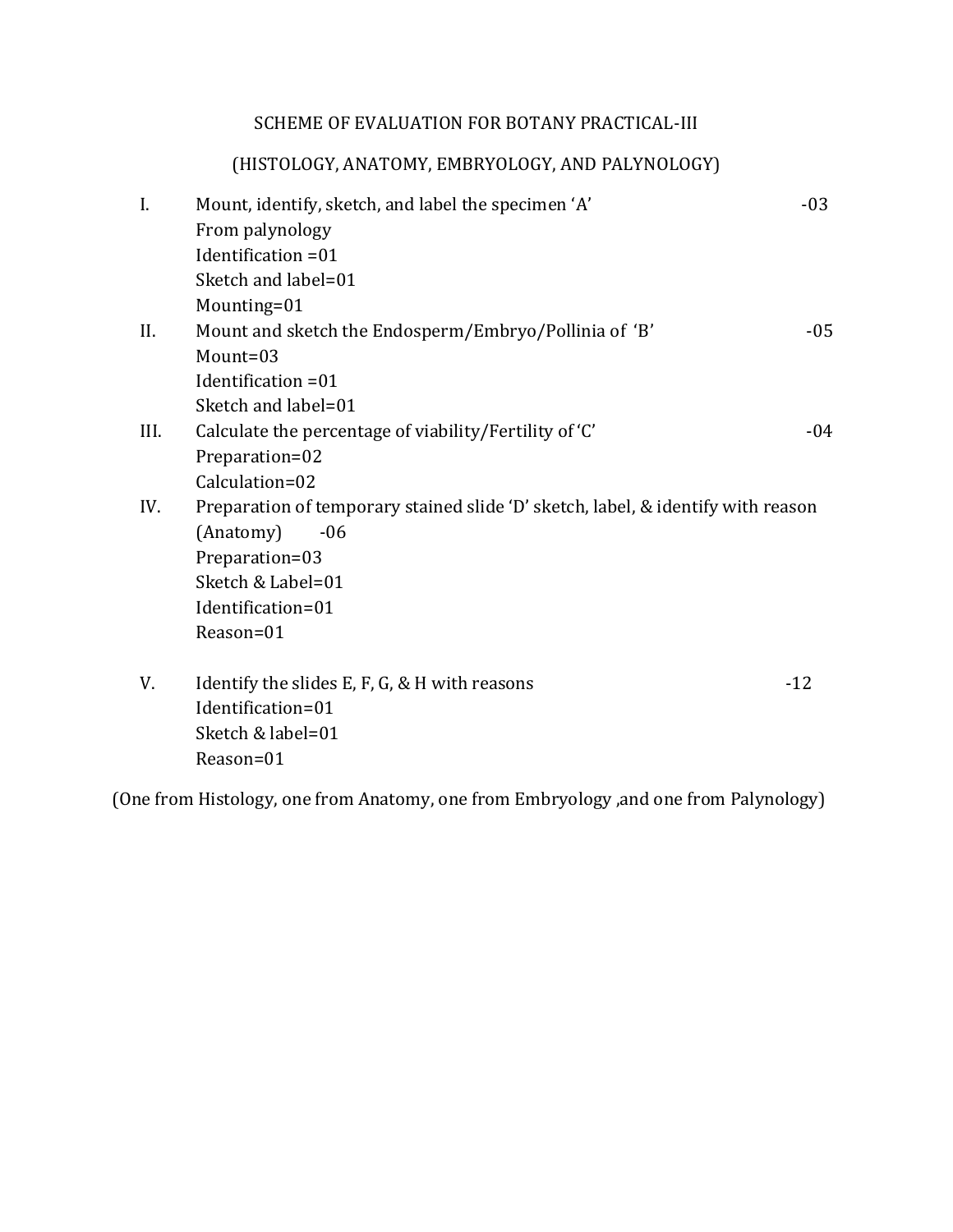#### **B.Sc BOTANY FOURTH SEMESTER Paper IV. (SSD 790) Q.P Code 15430.**

#### **ECOLOGY, ENVIRONMENTAL BIOLOGY AND PHYTOGEOGRAPHY**

| <b>Theory</b>                         |          |  |
|---------------------------------------|----------|--|
| <b>Total theory marks</b>             | $-50$    |  |
| I A marks for theory                  | $-10$    |  |
| Total number of teaching hours / sem  | - 60hr   |  |
| Total number of teaching hours / week | - 04hr   |  |
| <b>Duration of theory exam</b>        | $-03hr$  |  |
| Practical-Based on theory paper IV    |          |  |
| Max. marks                            | $-40$    |  |
| Total number practical / week         | $-01$    |  |
| <b>Duration</b>                       | $-0.3hr$ |  |
| <b>Duration of practical exam</b>     | $-03hr$  |  |

## **Theory:**

**Ecology:** Definition and Scope, Factors affecting plant growth and their distribution, Climatic factors (light, temperature, rainfall, wind & atmospheric humidity), Edaphic factors (Soil formation, soil profile, soil air and soil biota), Biotic factors & Topographic factors.

Response of Plants to stress conditions- Hydrophytes, Mesophytes, Xerophytes, Epiphytes, Halophytes, Psamophytes and Parasites. - -**15hrs**

**Ecosystem:** Biosphere, concept and structure of ecosystem. Types of ecosystem (pond, forest and grassland), Ecological pyramids, Ecological niche, Food chain, Food web, Ecotone, tropic level, energy flow, Law of thermodynamics and Biogeochemical cycles (Nitrogen, Hydrologic, Carbon, Sulphur and Phosphorous cycles). -**14hrs**

**Ecological Successions:** Process of plant succession, Hydrosere and Xerosere, concept of climax vegetation. - **02 hrs Community Ecology:** Methods of studying natural vegetation Qualitative and Quantitative techniques (Quadrats, Bisects and Transects). -**02hrs**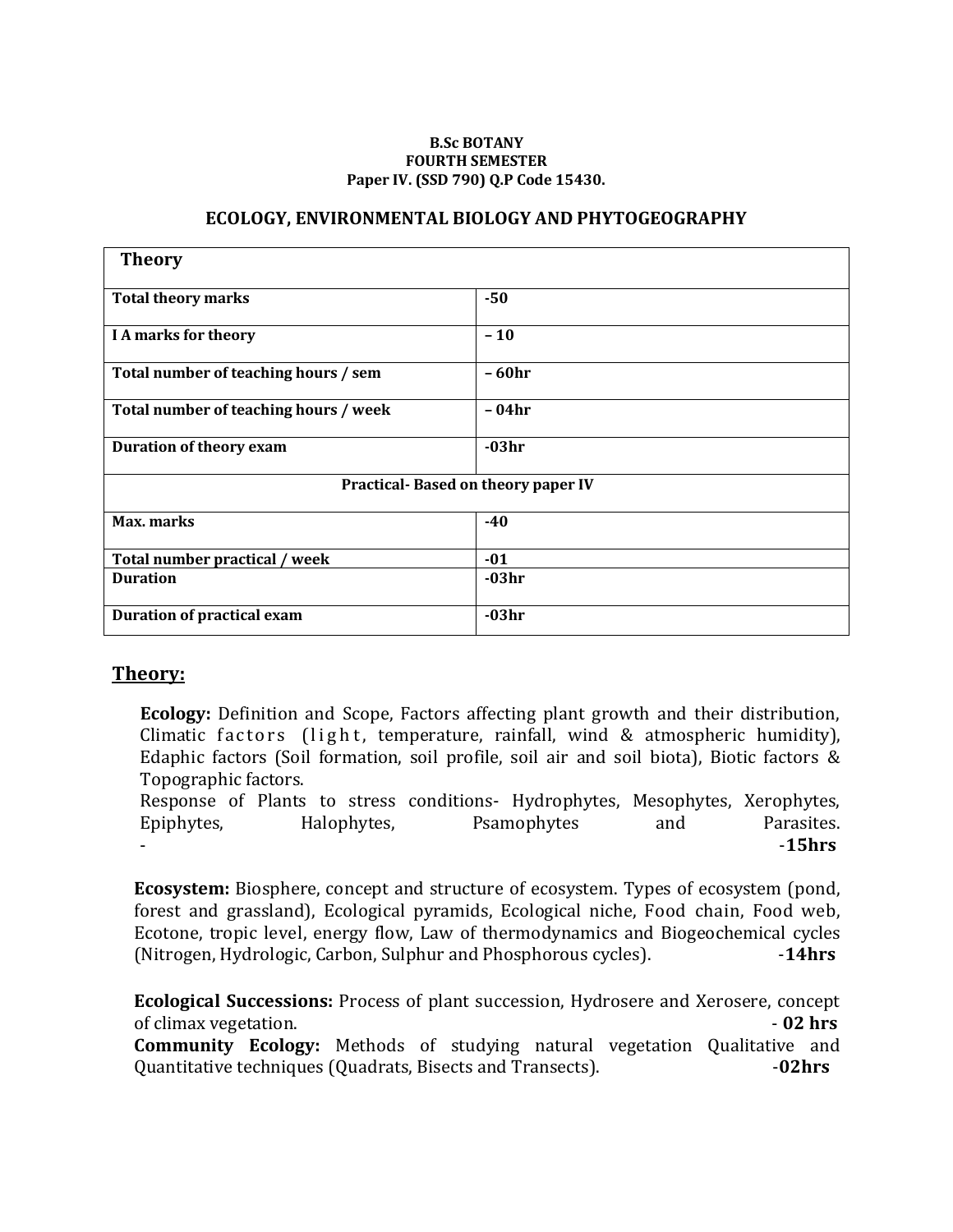## **Environmental Biology**

**Natural Resources**: Introduction, renewable and non-renewable resources, a study on fuel and soil resources, general account on NTFPs. -**05hrs**

**Environmental Pollution:** Source of air, water, land and noise pollution, Causes & effects of air, water, land and noise pollution (Global warming, Acid rain, Smog & fog, Eutrophication, Ozone depletion, Green house effect, Acidification, Solid wastes, Nuclear hazarders) and Control/management of pollution. *Allen and Control/management* of pollution.

**Forestry:** Deforestations, Reforestations, Afforestations and Social forestry, importance of forestry -**02hrs**

**Conservation Ecology:** Soil erosions and its types, control of soil erosions, conservation and management of soil erosions. Wet lands, Sacred Grooves, National parks, Wildlife Sanctuaries and Biosphere reserves, Biodiversity Hot spots of India.

-**06hrs**

**Phytogeography:** Phytogeographical regions of India, Types of forest in India and Karnataka, endemism. **04hrs**

**Population ecology:** Effect of habitat characteristics of populations, population density, mortality, natality, and populations interactions. **02 hrs**

\*\*\*\*\*\*\*\*\*\*\*\*\*\*\*\*\*\*\*\*\*\*\*\*

B. Sc. Botany

## FOURTH SEMESTER

## PRACTICAL MODEL QUESTION PAPER PRACTICAL-IV

## **Practical-IV: ECOLOGY, ENVIRONMENTAL BIOLOGY AND PHYTOGEOGRAPHY**

## **Practical Model Question paper**

| Time: 03 hours |                                                                                | Max. Marks 40 |
|----------------|--------------------------------------------------------------------------------|---------------|
| 1.             | Mount the anatomical section of the material 'A'                               | 06 Marks      |
| 2.             | Comment on the specimens 'B' and 'C'                                           | 06 Marks      |
| 3.             | Comment on ecological Instrument 'D'                                           | 04 Marks      |
| 4.             | Identify the slides 'E' & 'F' with proper ecological reasons                   | 04 Marks      |
| 5.             | Determination of Soil $P^H$ OR Water holding capacity of soil OR Estimation of |               |
|                | Chloride in given water samples.                                               | 06 Marks      |
| 6.             | Mapping of vegetation of Karnataka, Marking and labelling and comment          |               |
|                |                                                                                | 04 Marks      |
| 7.             | Viva                                                                           | 05 Marks      |
| 8.             | Class Records                                                                  | 05 Marks      |
|                |                                                                                |               |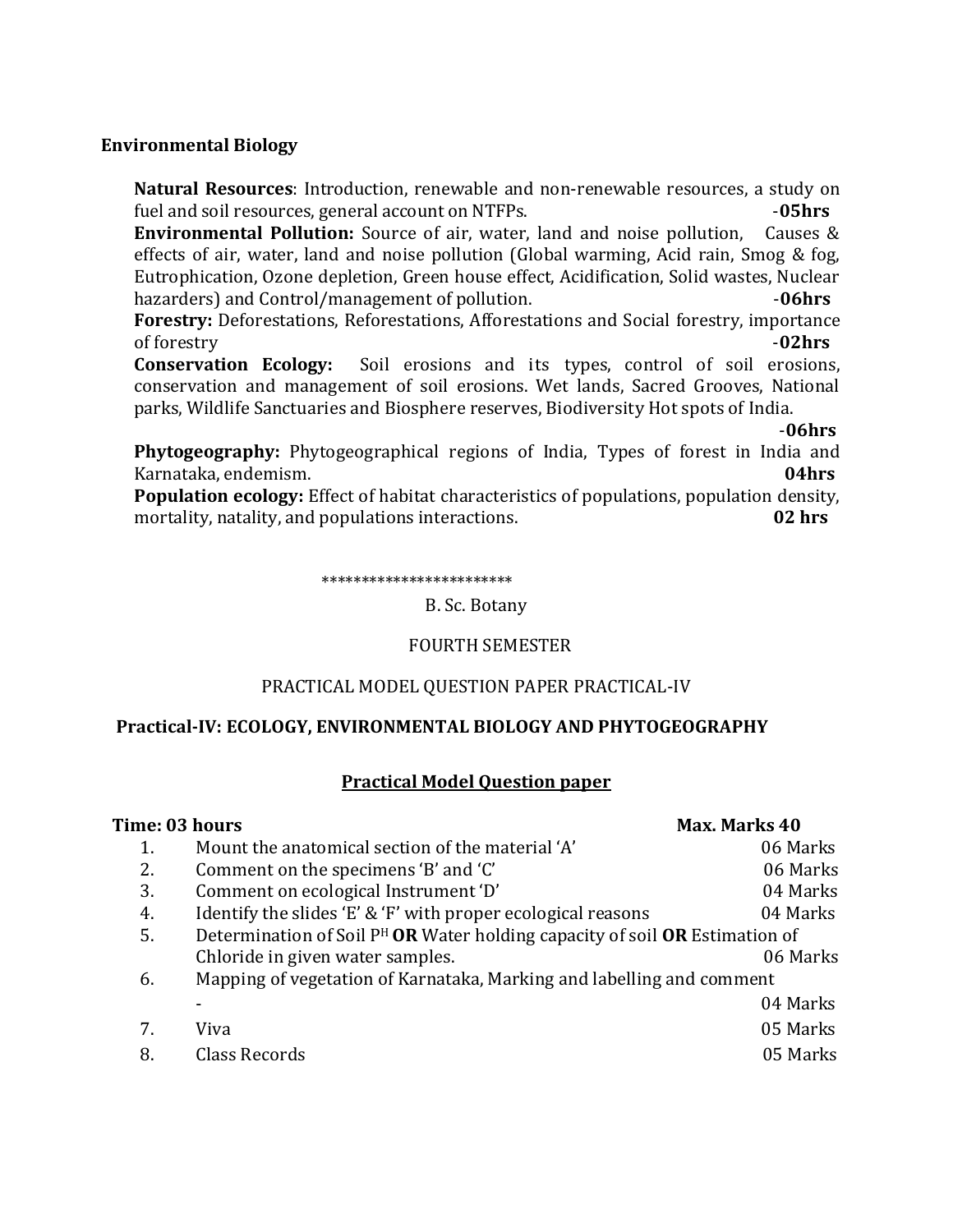## SCHEME OF EVALUATION FOR BOTANY PRACTICAL-IV

# **Practical-IV: ECOLOGY, ENVIRONMENTAL BIOLOGY AND PHYTOGEOGRAPHY**

| 1. | Identification of 'A' Hydrophytes/ Xerophytes/Epiphytes<br>Preparation: 03 Marks        | 06 Marks |
|----|-----------------------------------------------------------------------------------------|----------|
|    | Identification & reason: 02 Marks                                                       |          |
|    | Sketch & Label: 01 Marks                                                                |          |
| 2. | Comment on the specimens B and C                                                        | 06 Marks |
|    | <b>Identification: 01 Marks</b>                                                         |          |
|    | <b>Comments: 02 Marks</b>                                                               |          |
|    | (Hydrophytes/Xerophytes/Epiphytes/Halophytes/parasite/Psamophytes)                      |          |
| 3. | Comment on ecological Instrument 'D'                                                    | 04 Marks |
|    | <b>Identification: 01 Marks</b>                                                         |          |
|    | <b>Comments: 02 Marks</b>                                                               |          |
|    | <b>Uses: 01</b>                                                                         |          |
| 4. | Identify the slides $E \& F$ with proper ecological reasons                             | 04 Marks |
|    | <b>Identification: 01 Marks</b>                                                         |          |
|    | <b>Comments: 01 Marks</b>                                                               |          |
| 5. | Determination of Soil P <sup>H</sup> OR Water holding capacity of soil OR Estimation of |          |
|    | Chloride of given water samples.                                                        | 06 Marks |
|    | Procedure: 02                                                                           |          |
|    | Readings: 02                                                                            |          |
|    | Results: 02                                                                             |          |
| 6. | Mapping of vegetation of Karnataka , Marking , labeling and comment-                    |          |
|    | 04 Marks $(1+1+2)$                                                                      |          |
| 7. | Viva                                                                                    | 05 Marks |
| 8. | Class Records                                                                           | 05 Marks |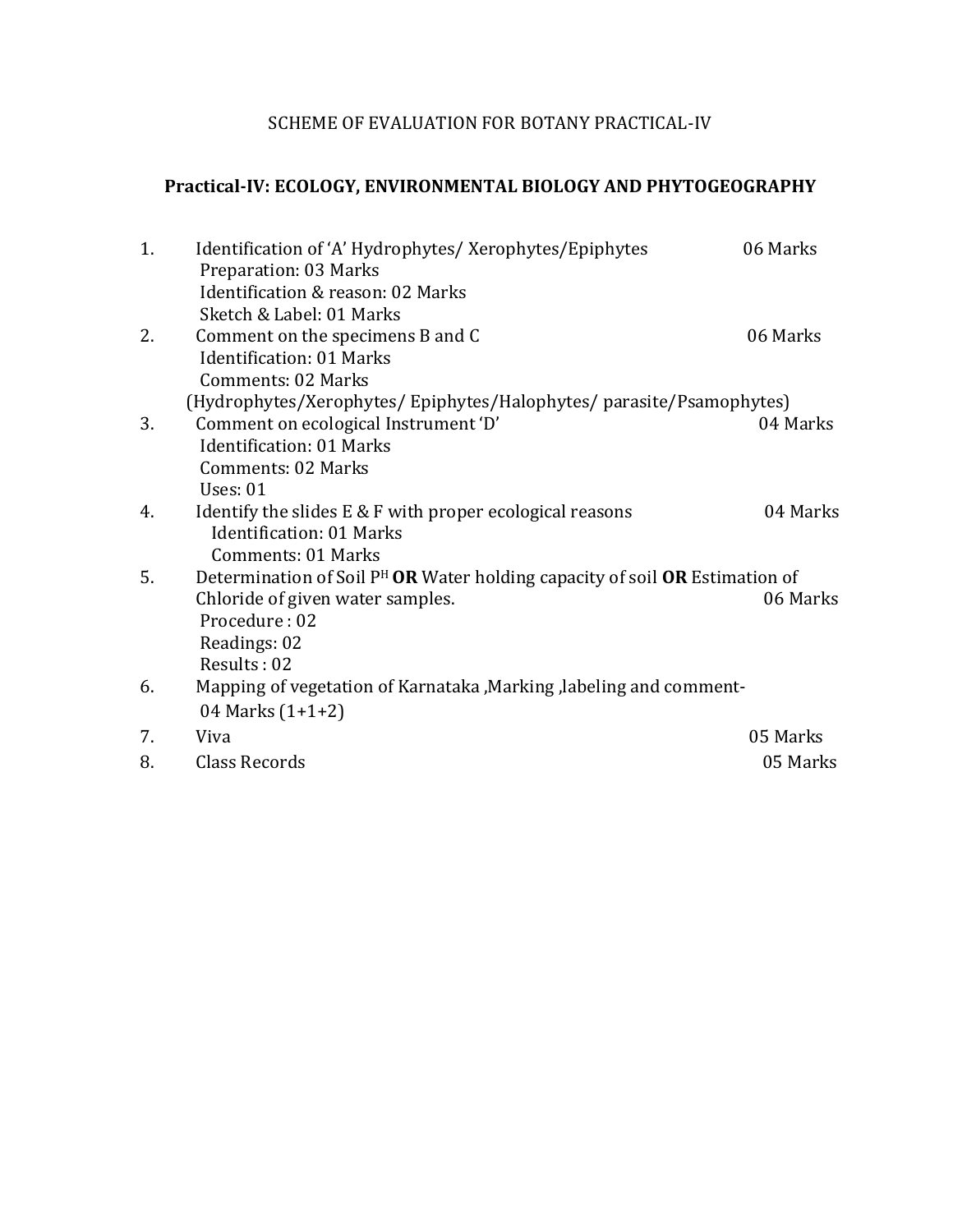#### **B.Sc BOTANY**

#### **FIFTH SEMESTER**

#### **Paper V. (SSE 790) Q.P Code 15549.**

#### **MORPHOLOGY, TAXONOMY, ECONOMIC BOTANY AND ETHNO BOTANY**

| <b>Theory</b>                         |         |  |
|---------------------------------------|---------|--|
| <b>Total theory marks</b>             | $-50$   |  |
| I A marks for theory                  | $-10$   |  |
| Total number of teaching hours / sem  | $-45hr$ |  |
| Total number of teaching hours / week | - 03hr  |  |
| <b>Duration of theory exam</b>        | $-03hr$ |  |
| Practical-Based on theory paper V     |         |  |
| Max. marks                            | $-40$   |  |
| Total number practical / week         | $-01$   |  |
| <b>Duration</b>                       | $-03hr$ |  |
| <b>Duration of practical exam</b>     | $-03hr$ |  |

#### **MORPHOLOGY:** Vegetative Morphology

**Root:** General introduction including classification. Modification for storage (fusiform, conical, napiform and fasciculate), support (epiphytic and aerial) and respiration (respiratory/pneumatophores) floating and sucking (haustoria).

**Stem:** General introduction including branching type. Modification:-Rhizome, stem tuber, bulb, corm, stolon, sucker, off-set, phylloclade, cladode, thorn and tendril.

**Leaf:** General introduction, Types (simple and compound), Phyllotaxy (alternate, opposite and whorled) stipules.

**Modification:** phyllode, spines, tendril, hooks, Insectivorous plant-pitcher plant, sundew plant .

Floral Morphology**:**

**Inflorescence**- general account of racemose and cymose including special cymes.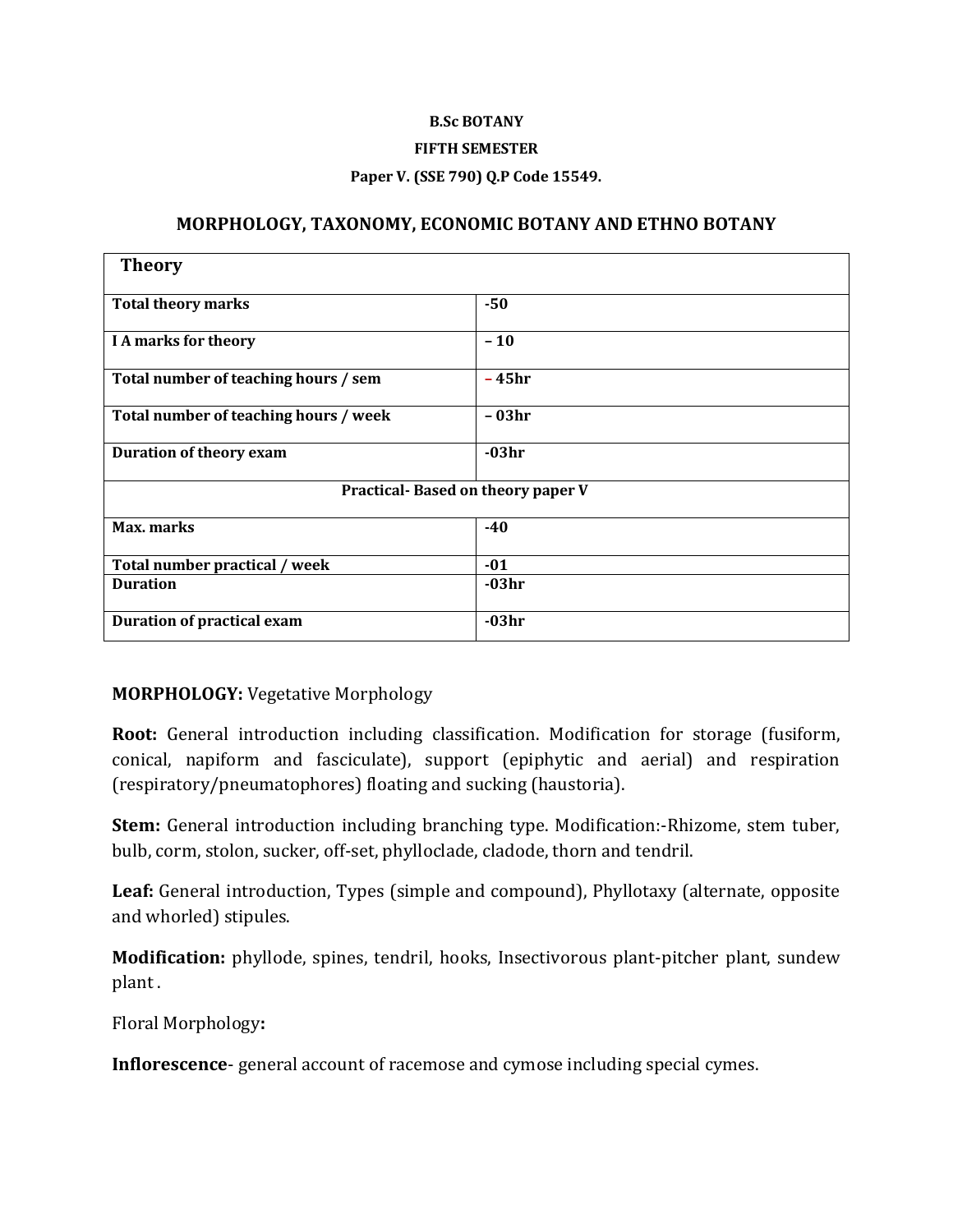**Flower:** Complete account of floral morphology - Gamosepalous, polysepalous, gamopetalous, polypetalous condition, aestivation, attachment and dehiscence and cohesion of anthers, apocarpous and syncarpous, placentation, style and stigma, floral formula and floral diagram.

**Fruit:** General account including classification and types of fruits.  $\qquad \qquad$ -15hr

## **TAXONOMY OF ANGIOSPERMS:**

Principles of classification, Binomial nomenclature, species concept, system of classification by Bentham and Hooker, Herbarium techniques and importance of herbaria of India.

Study of following families with plants of economic importance (Benthem and Hooker's system to be followed).

**Dicots:** Annonaceae, Brassicaceae, Cappraidaceae, Malvaceae, Rutaceae, Anacardianceae, Fabaceae(Ceasalpinioideae,Mimosoideae and Papilionoidae), Myrtaceae, Curubitaceae, Apiaceae, Rubiaceae, Asteraceae, Apocynaceae, Asclepoadaceae, Convolvulaceae, Solonaceae, Acanthaceae, Lamiaceae, Verbinaceae, Amaranthaceae and Euphorbiaceae.

**Monocots:** Orchidaceae, Liliaceae, Arecaceae ,Poaceae, and Cannaceae**. - 22hr**

## **ECONOMOIC BOTANY:**

**Food:** Cereals, Millets and Pulses: Jowar, Ragi, Wheat, Rice, Black gram and Bengal gram.

**Oils and Fats:** Groundnut, Coconut, Sunflower.

**Beverages:** Tea, Coffee and Cocoa.

**Textile Fibres:** Cotton and Coir.

**Spices:**Cardomom, Clove, and Cinnamon.

**Timner:** Teak, Rosewood, and Neem.

**Narcotic:** Tobacco and Opium.

**Medicinal plants:***Rauwolfia serpentaiana, Vincarosea, Tylophoraasthimatica,Cinchona officinalis, Withaniasomnifera,Tinosporacordilofia. Ocimum,* Garlic*, Aloe vera,* Turmeric and Ginger**. -10hr**

## **ETHONOBOTANY:**

A general account of Ethnobotany and its significance**.**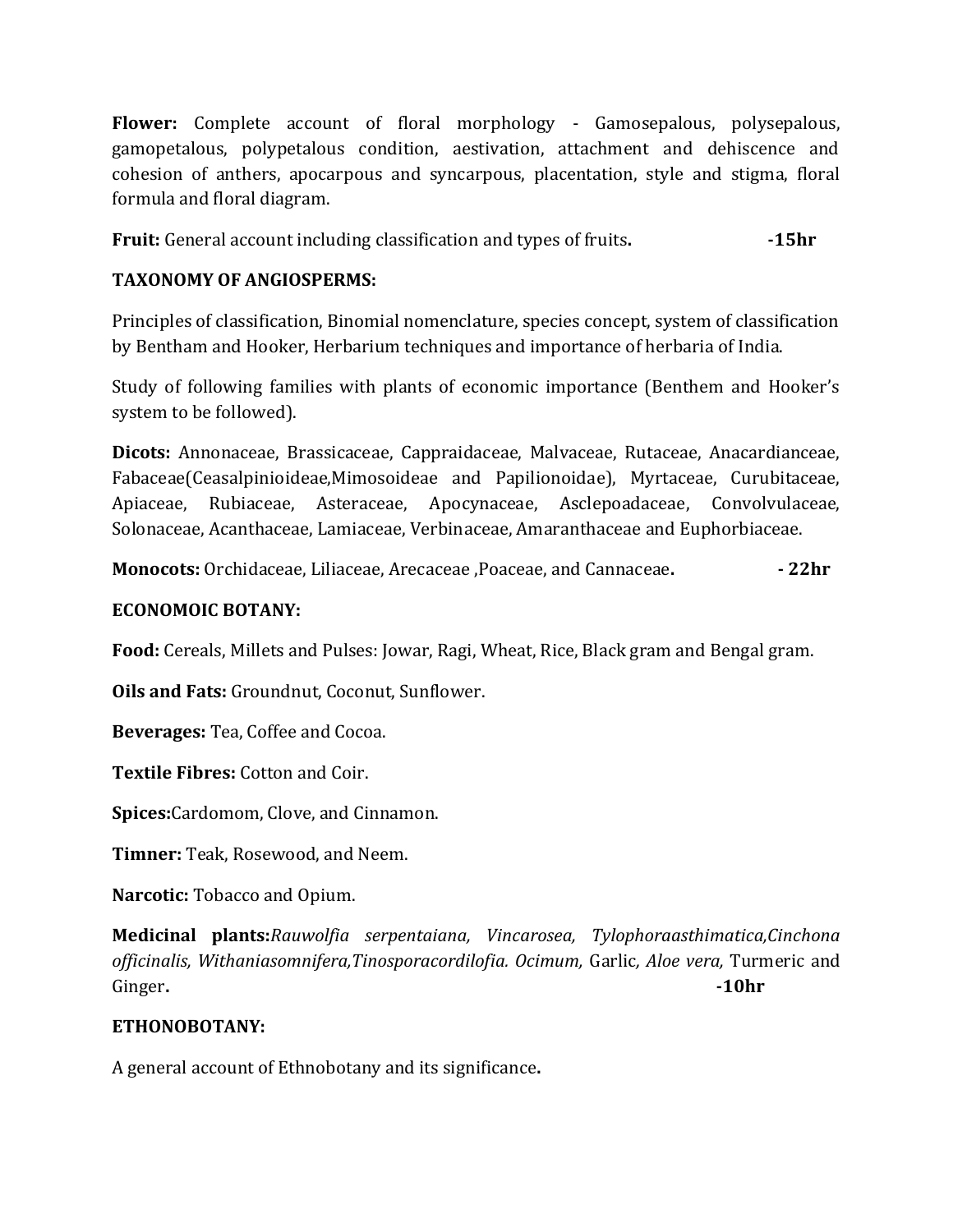Contributions of Indian ethnobotanists: S K Jain, R. R. Rao, K.S Manilal, and R. K Arora. **- - 03hr** 

#### **\*\*\*\*\*\*\*\*\*\*\*\*\*\*\*\*\*\***

#### B. Sc. Botany

## FIFTH SEMESTER

#### MODEL PRACTICAL QUESTION PAPER PRACTICAL-V

## (MORPHOLOGY, TAXONOMY, ECONOMIC BOTANY AND ETHNOBOTANY)

## **Time– 3 hrs Marks - 40**

| $\mathbf{I}$ . | Identify the families, A,B,C,D with reasons                                            | $-12$ |
|----------------|----------------------------------------------------------------------------------------|-------|
| II.            | Describe 'E' technical terms and draw floral diagram with floral formula $\bf{F}$ - 06 |       |
| III.           | Write the morphological and Biological importance of $G, H & I$                        | $-06$ |
| IV.            | Write the economic importance of $\mathbf{K} \mathbf{K}$                               | $-04$ |
| V.             | Identify and comment on Ethnobotanist L                                                | $-02$ |
| VI.            | Viva                                                                                   | $-05$ |
| VII.           | Record                                                                                 | $-05$ |

## **PAPER V- PRACTICAL SYLLABUS MORPHOLOGY, TAXONOMY , ECONOMIC BOTANY & ETHNOBOTANY**

## **MORPHOLOGY**

1. Root modification -

Tap root - Fusiform , Napiform and Conical root.

2. Stem Modification –

Underground - Rhizome , Tubers , Bulb, and Corm.

3. Leaf modification -

Tendril [ Gloriosa /Pea ] and Stipules [Smilax] and available insectivorous plant specimens.

- 4. Inflorescence Types of Racemose ( Simple raceme, Spike, Spadix ,Corymb, Head , Globose head and Umbel ), Cymose inflorescence (Simple, Dichacial, Polychacial) and Special type (Cyathium, and Verticelaster)
- 5. Fruits Legume, Siliqua, Berry, drupe, Pepo, Hesparadium, Pome, Eterio of berries / Follicle.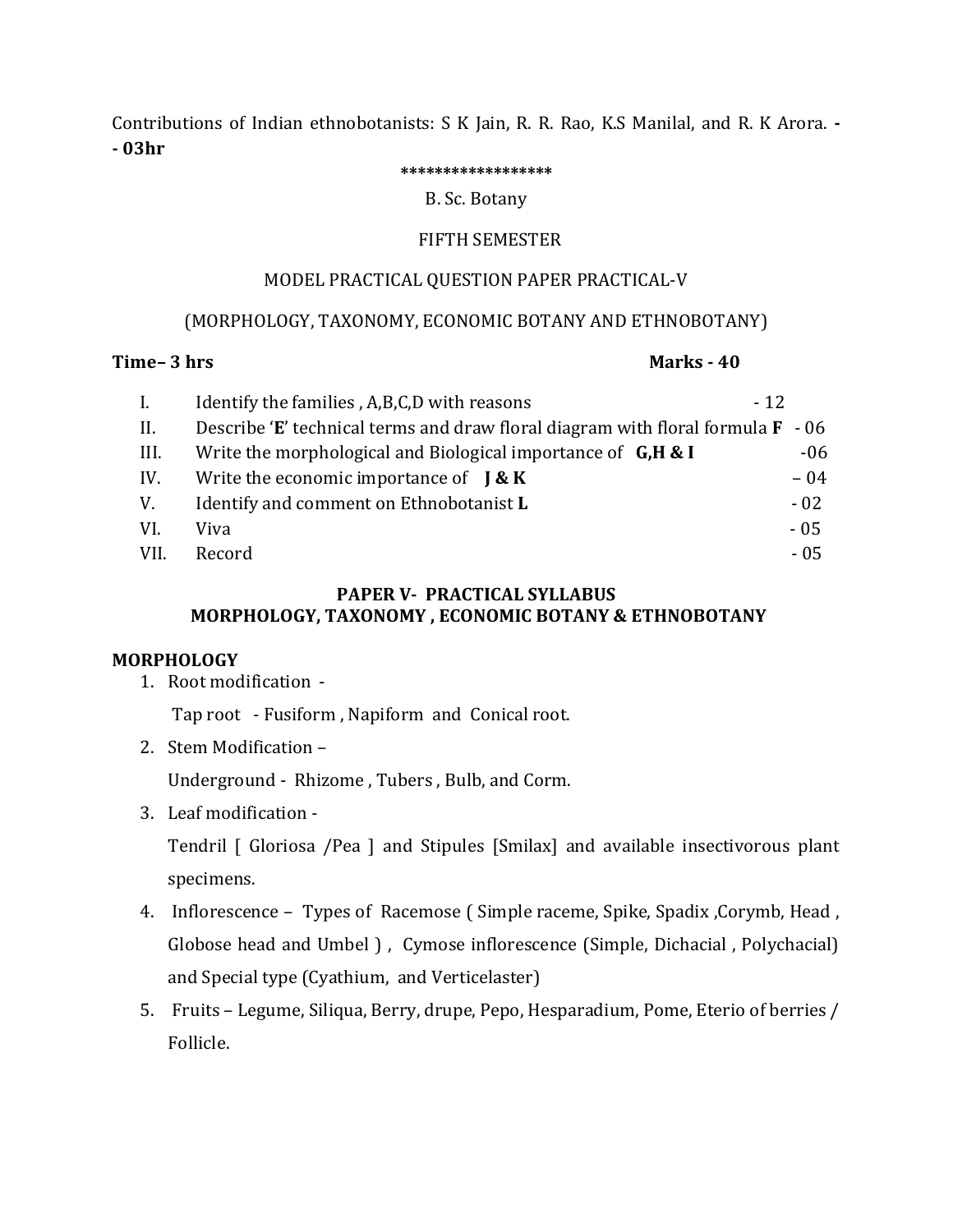## **TAXONOMY**

- 1. Any six families from Polypetalae, six from gamopetalae and two families from each Monocots and monochlamydae. Inflorescence/ Root/stem/leaf/parts used.
- 2. **Demonstration of herbarium techniques**.
- 3. Botanical tour is compulsory
- **4. Herbarium submission is deleted from the practical syllabus**
- **5. ECONOMIC BOTANY-**As prescribed by the Economic Botany syllabus
- **6. ETHNOBOTANY-** as per theory syllabus

## SCHEME OF EVALUATION FOR BOTANY PRACTICAL-V

## **MORPHOLOGY, TAXONOMY, ECONOMIC BOTANY & ETHNOBOTANY**

| I.   | Identify the families A,B,C,D with reasons                                                                      | $-12$ |
|------|-----------------------------------------------------------------------------------------------------------------|-------|
|      | Three from polypetale and gamopetale, one from monochlamydeae/monocot                                           |       |
|      | Identification = 01                                                                                             |       |
|      | Salient features=02                                                                                             |       |
| II.  | Describe 'E' technical terms and draw floral diagram with floral formula $\bf{F}$ -06                           |       |
|      | <b>E-Technical description = 03 marks</b>                                                                       |       |
|      | $\mathbf{F}$ - Floral diagram and floral formula= 2+1 marks                                                     |       |
| III. | Write the morphological and Biological importance of $G, H & I$                                                 | $-06$ |
|      | G= Root/Stem/Leaf modification<br>H=Inflorescene<br>$I = Fruit$<br>(Identification-01 marks, comments-01 marks) |       |
| IV.  | Write the economic importance of $\int \mathbf{R} \cdot \mathbf{K}$                                             | -04   |
|      | $J = 02$ marks, $K = 02$ marks                                                                                  |       |
|      | Monocot and Dicot: botanical name, family, parts used and uses                                                  |       |
| V.   | Identify and comment on Ethnobotanist L<br>Identification=01 comment=01                                         | $-02$ |
| VI.  | Viva                                                                                                            | 05    |
| VII. | Record                                                                                                          |       |
|      |                                                                                                                 | 05    |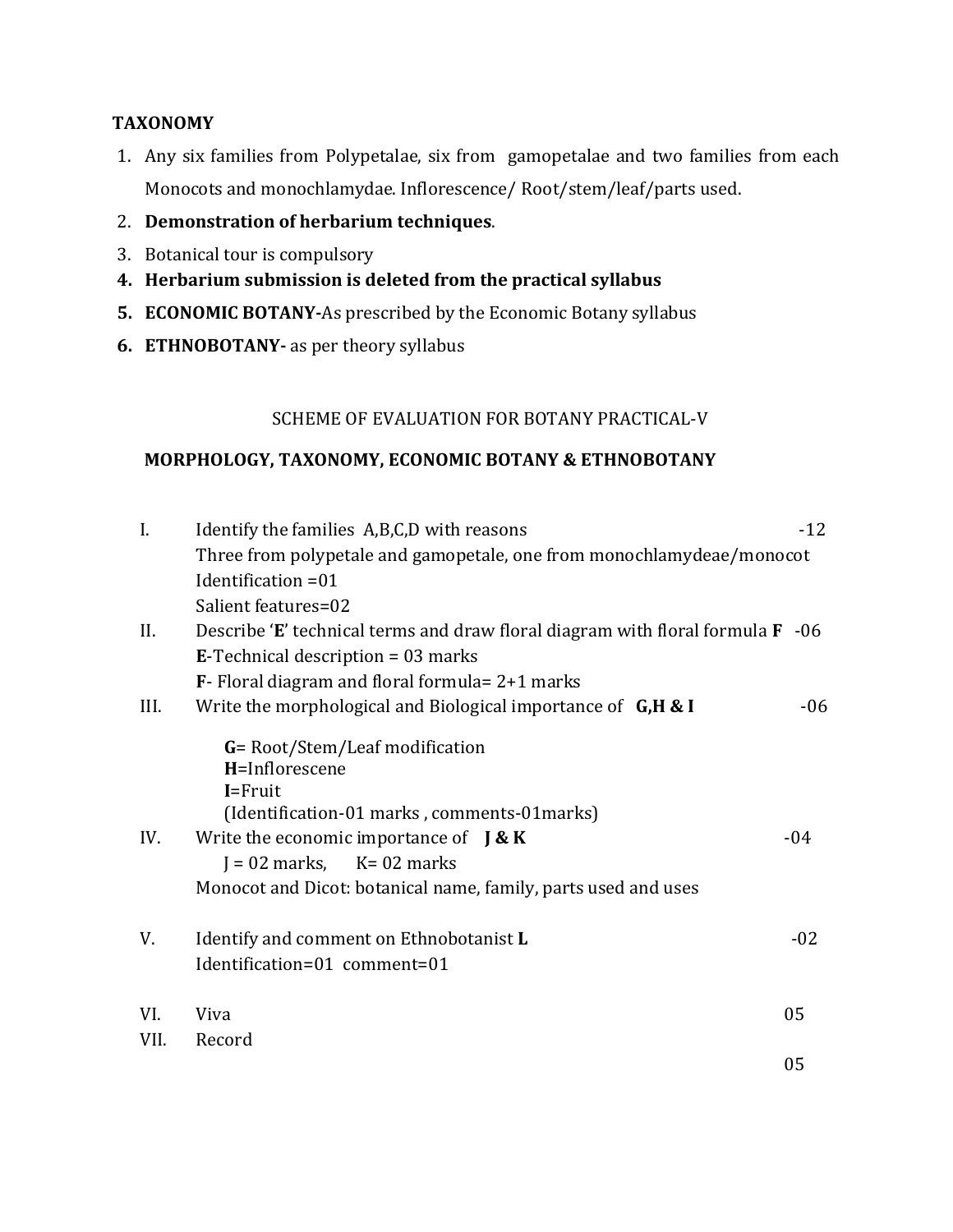#### **B.Sc BOTANY**

#### **FIFTH SEMESTER**

#### **Paper VI. (SSE 791) Q.P Code 15550.**

#### **CELL BIOLOGY AND CYTOGENETICS**

| <b>Theory</b>                             |         |  |
|-------------------------------------------|---------|--|
| <b>Total theory marks</b>                 | $-50$   |  |
| <b>I A marks for theory</b>               | $-10$   |  |
| Total number of teaching hours / sem      | -45hr   |  |
| Total number of teaching hours / week     | - 03hr  |  |
| <b>Duration of theory exam</b>            | $-03hr$ |  |
| <b>Practical-Based on theory paper VI</b> |         |  |
| Max. marks                                | $-40$   |  |
| Total number practical / week             | $-01$   |  |
| <b>Duration</b>                           | $-03hr$ |  |
| <b>Duration of practical exam</b>         | $-03hr$ |  |

**The Cell:** Ultra structure of a plant cell, organization, function and its components- cell wall, membranes (fluid mosaic model) Endoplasmic recticulum, Golgi apparatus, Lysosomes, Peroxisomes, Ribosomes, Mitochondira, Plastids, Cytoplasm, Vacoule, Cell sap, Non-living, inclusions, Nucleus, Nucleoplasm, Nuclear membrane, Pores and Nucleolus.

**Chromosomes:** Size, number, structure, chromotids, centromere, telomere, satellite, secondary constriction. Nuclear organizer. Types of chromosomes (based on position of centromere), Karyotype, heterochromatin (facultative and constitutive heterochromatin). Euchromatin, Chromosomal Model including nucleosome model; Mitosis and Meiosis in plants Chromosomal aberrations (deletion, duplication, inversion, translocations).

**Variation in chromosome number:**Polypolidy (Anueploidy, euploidy, autoploidy, allopolyploidy- with reference to Raphanobrassica), Character of Polyploidy and its significance of Polyploidy. **-15h** 

**Nucleic acids:** Chemical composition of DNA and RNA.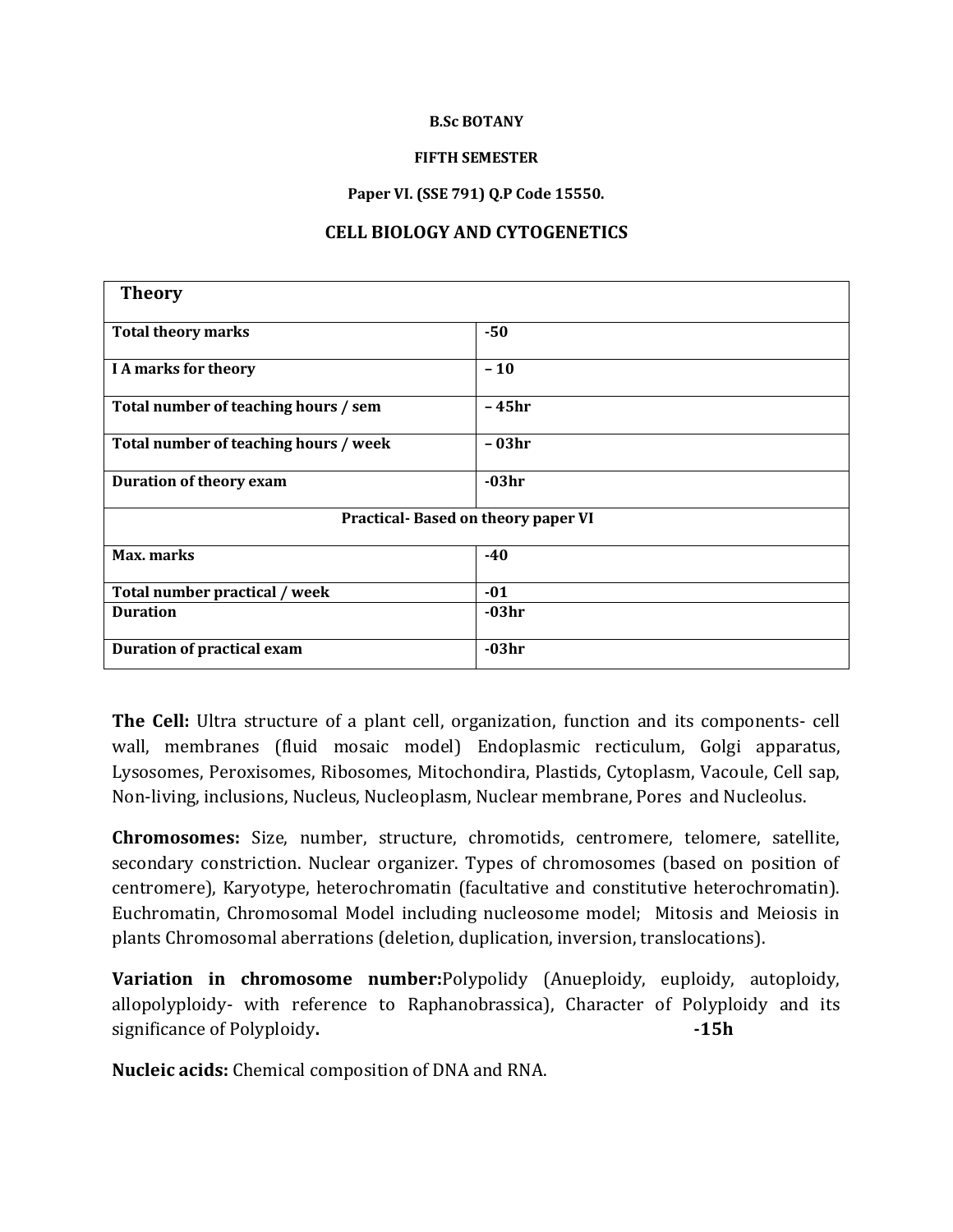**RNA:**Occurrence, types, structure, functions.

**DNA:**Occurrence, types, structure (double helix model), mechanism of DNAreplication (semi conservative method)

**Gene Mutation:** Mutation and Mutagens (spontaneous, induced: point mutation).

**Concept of Gene: Gene** expression and regulation- exons, introns, inducible and repressible genes: the operon concept; lac operon(inducible)and repression operon(tryptophan).

**Genetic Code:** Code dictionary, properties of genetic code.

**Protein synthesis:** Central dogma: mechanism of protein synthesis transcription and translation: co-linearity**. – 15h**

**Mendelian Genetics :** Biography of Mendel in brief: Mendel's experiments: Monohybrid cross-law of dominance, law if segregation, purity of gametes. Homozygous, heterozygous, phenotype, genotype, monohybrid test cross, Dihybride cross – law or independent assortment, dihybrid test cross. Mention of trihybrid crosses, incomplete dominance (*Mirabilis jalapa,* Snapdragon*).*

**Modification of Mendelian Ratios:** (With reference to plant examples) Interaction of genes – Epistasis(dominant and recessive); supplementary factors, complementary factors: multiple alleles(self-sterility in Nicotiana), Linkage and crossing over(Maize).

**Sex determination in plants:** Chromosomal mechanisms of sex determination methods-XX-XY, ZZ-ZW and XX-XO (only plant examples)- Melandirum, *Rumex acetosa* (tripartile), *Humulus lupalus* (tetrapartile). **– 15h**

 **\*\*\*\*\*\*\*\*\*\*\*\*\*\*\*\*\*\*\*\*\*\*\*\*\*\*\*\*\*\***

## **B.Sc., Botany**

## **FIFTH SEMESTER**

## **PAPER- VI: CELL BIOLOGY AND CYTOGENETICS-PRACTICAL SYLLABUS**

- 1. Preparation of Mitotic slides. Ex: Onion root tips.
- 2. Preparation of Meiotic slides. Ex :Onion flower buds, Rheo
- 3. Study of different stages of mitosis and meiosis from permanent slides.
- 4. Solve the genetic problems from the given list
- 5. Technique of making permanent slides in mitosis and meiosis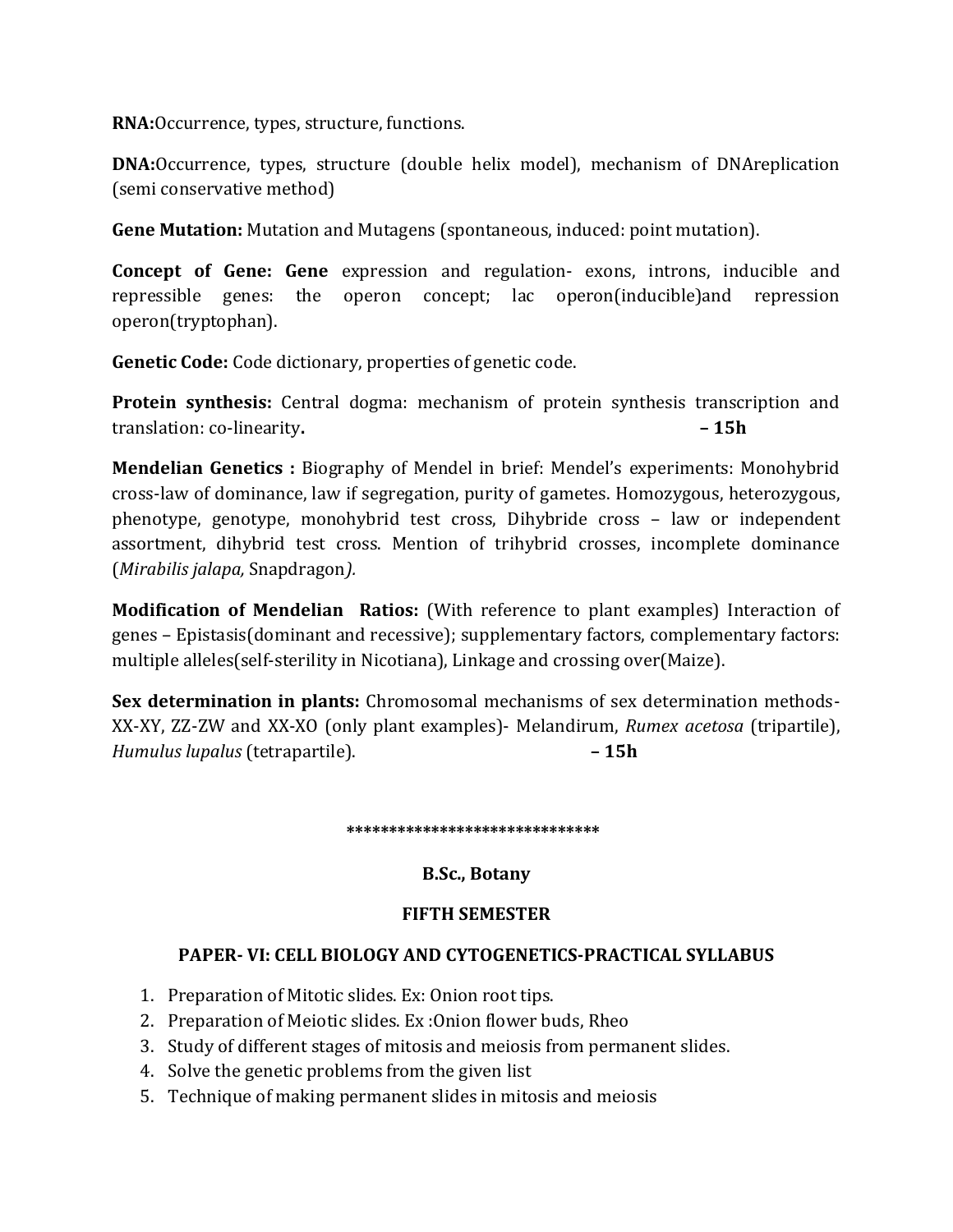## **B.Sc., Botany**

## **FIFTH SEMESTER**

## **PAPER- VI: CELL BIOLOGY AND CYTOGENETICS**

#### **Model Practical question paper –VI**

**Duration: 3 hrs** Marks - 40

- 1. Prepare squash of material 'A' Identify, sketch, label the stages with reasons. -08
- 2. Prepare smear of material 'B' Identify, sketch , label the stages withreasons. -06
- 3. Identify the slides 'C' and 'D'(one from mitosis and one from meiosis)  $-06$
- 4. Solve the genetic problem 'E' and 'F  $-10$ Viva $\sim$  -05  $\sim$ Record and the contract of the contract of the contract of the contract of the contract of the contract of the contract of the contract of the contract of the contract of the contract of the contract of the contract of the

## **PAPER- VI: CELL BIOLOGY AND CYTOGENETICS**

## SCHEME OF EVALUATION FOR PAPER-VI

Duration: 3 hrs Marks - 40

- 1. Prepare squash of material 'A' Identify, sketch, label the stages with reasons. -08 Preparation=05 marks Identification with reasons=01 marks Sketch & label=02 marks
- 2. Prepare smear of material 'B' Identify, sketch, label the stages with reasons. -06 Onion/Rheo flower bud Preparation=03 marks Identification =01 marks Sketch & label=02 marks
- 3. Identify the slides 'C' and 'D'(one from mitosis and one from meiosis)  $-06$ Identification =01 marks, reason=01 marks Sketch & label=01 marks
- 4. Solve the genetic problem 'E' and 'F  $-10$ Monohybrid/dihybrid/interaction factors/incomplete dominance/crossing over Viva $\sim$  -05  $\sim$ Record and the contract of the contract of the contract of the contract of the contract of the contract of the contract of the contract of the contract of the contract of the contract of the contract of the contract of the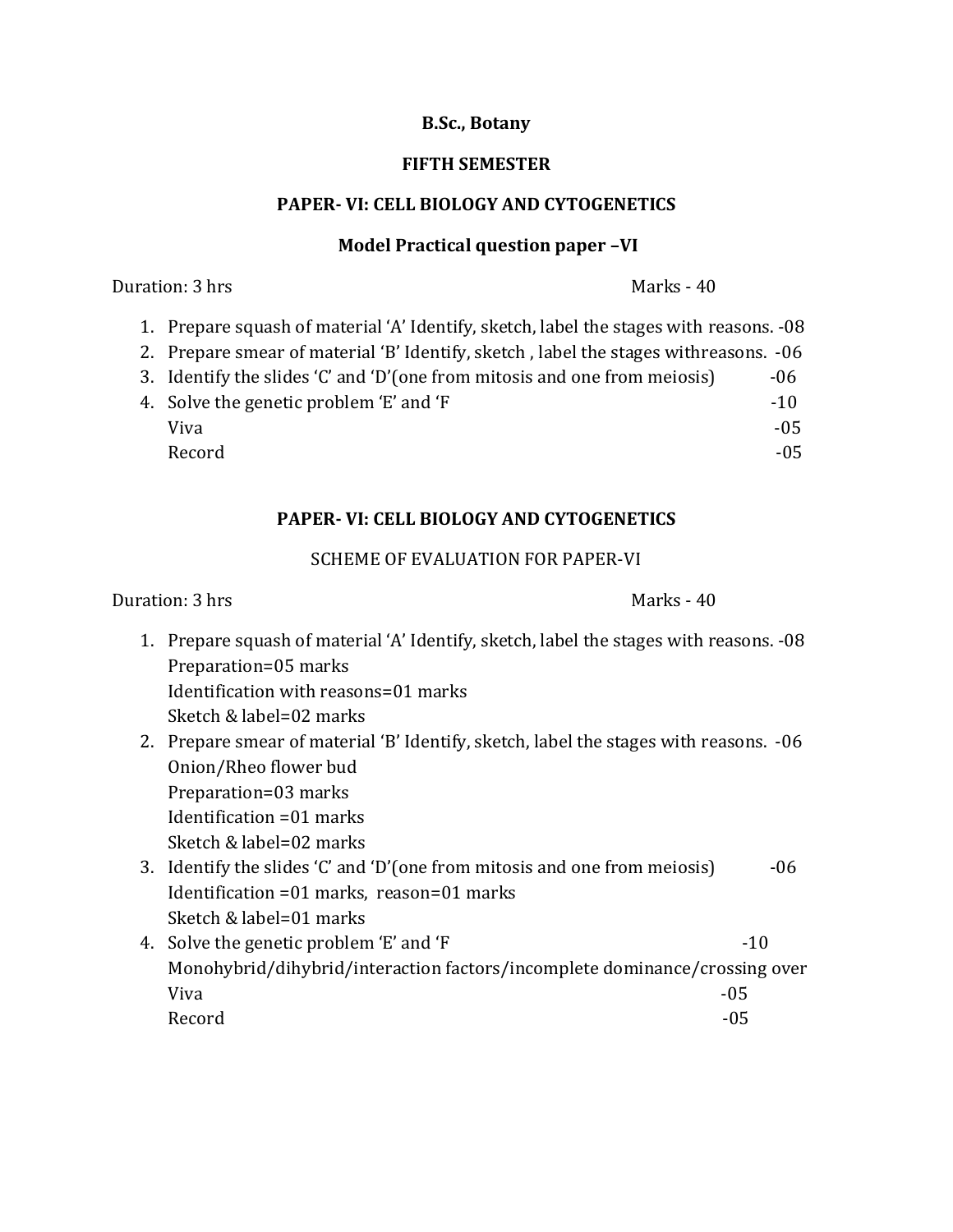## **B.Sc., Botany**

#### **SIXTH SEMESTER**

## **Paper- VII(SSF 790). Q.P. Code 15649.**

## **PLANT PHYSIOLOGY**

| <b>Theory</b>                         |         |
|---------------------------------------|---------|
|                                       |         |
| <b>Total theory marks</b>             | $-50$   |
|                                       |         |
| I A marks for theory                  | $-10$   |
|                                       |         |
| Total number of teaching hours / sem  | – 45hr  |
|                                       |         |
| Total number of teaching hours / week | - 03hr  |
|                                       |         |
| <b>Duration of theory exam</b>        | $-03hr$ |
|                                       |         |
| Practical-Based on theory paper VII   |         |
|                                       |         |
| Max. marks                            | $-40$   |
|                                       |         |
| Total number practical / week         | $-01$   |
| <b>Duration</b>                       | $-03hr$ |
|                                       |         |
| <b>Duration of practical exam</b>     | $-03hr$ |
|                                       |         |

**Plant Water Relation:** Significance of water for plants. Solutions (Molar and Mole), colloidal systems (hydrophilic and hydrophobic). Osmosis (O.P, T.P, D.P.D, and water potential. Plasmolysis, exosmosis, deplasmolysis and endosmosis)

**Absorption of water:** Mechanism active osmotic and active non osmotic absorption and passive absorption. Ascent of sap-path (only Balsam experiment) mechanism, Root pressure and T.C.T theory.

**Absorption of Mineral Salts:** Mechanism of absorption passive absorption (diffusion, mass flow, -exchange, Donnan equilibrium), active absorption (Lundergardh and Burstrom) Cytochrome pump theory, Lecithin cycle , carrier concept) .**- 10hr**

**Mineral Nutrition:** Essential and Non-essential elements, Micro and Marco nutrients. Role and deficiency symptoms of N.P.K and Mg, Fe, Cu.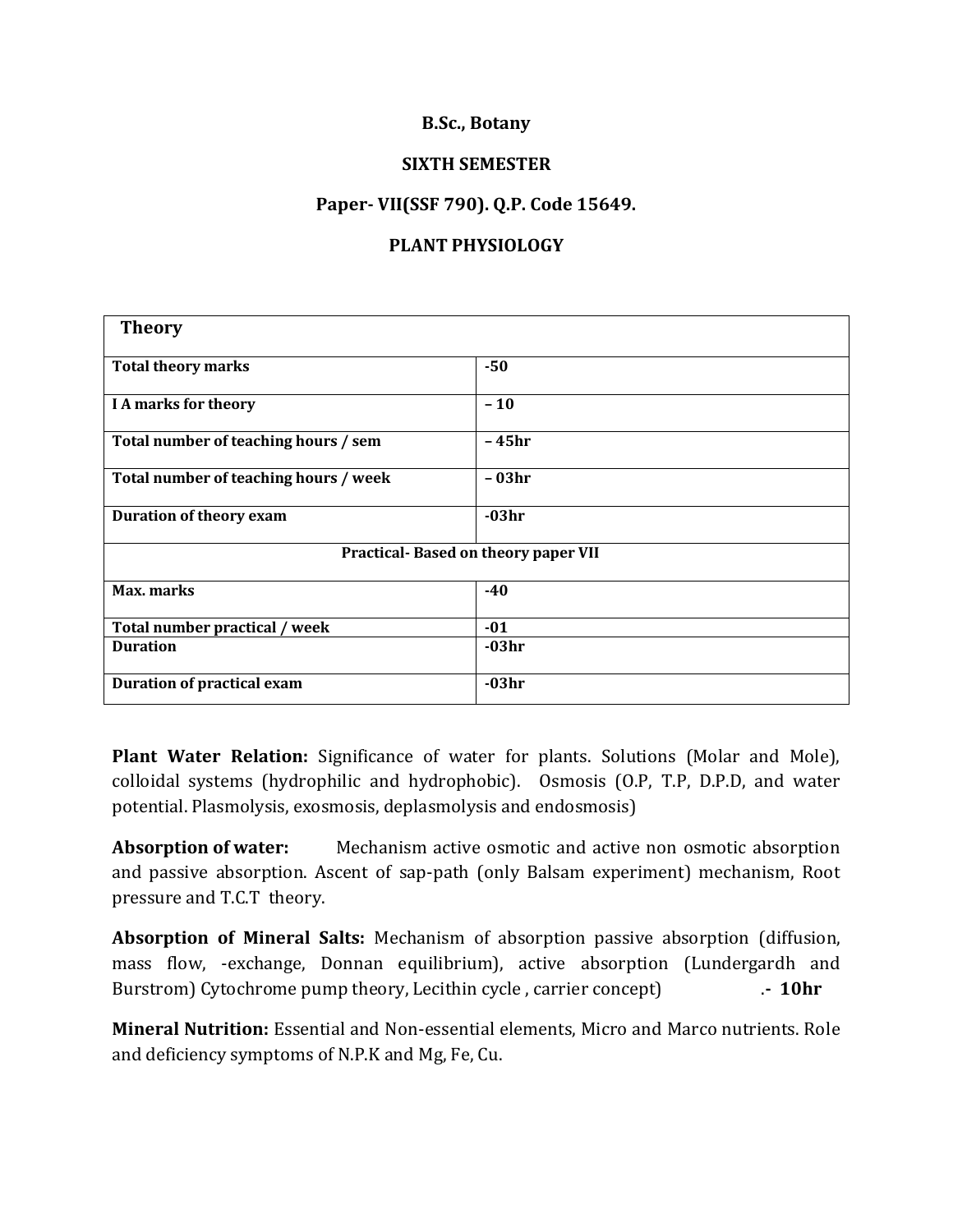**Transpiration:** Types of transpiration, mechanism of stomatal transpiration – structure of stomata, mechanism of stomatal movement. Significance of transpiration, Guttation and wilting point.

**Translocation of Solutes:** Types (upward, radial and downward), path (phloem ringing experiment, protoplasmic streaming theory, and mass flow theory.

**Enzymes:** Nomenclature, structure, classification and properties. **– 10hr**

**Photosynthesis:** Structure and function of chloroplast, photosynthesis pigment, Photosystem I and Photosystem II. The Z scheme the light, and dark reaction, C3 and C4 pathway. The law of limiting factor, factors affecting photosynthesis. Photosynthesis in bacteria. CAM photosynthesis.

**Respiration:** Introduction, types, Biochemical pathways of respiration –glycolysis. TCA cycle, electron transport system and terminal oxidation. An account of photoresiparation and its significance. An account of anaerobic respiration and fermentation. Signification as an industrial process. **a 15h** 

**Carbohydrates:** Importance of carbohydrates, definition, classification, common carbohydrates in plant glucose, fructose, sucrose, starch, cellulose, pectose.

**Phytohormones:** Definition, types of hormones, physiological and practical application of auxins, gibberllins, cytokinins, ethylene, ABA.

**Physiology of flowering:** Photoperiodism, types, role of phytochrome, vernalisation, seed dormancy.

**Plant Movement:** Introduction, classification, trophic movement**. – 10h**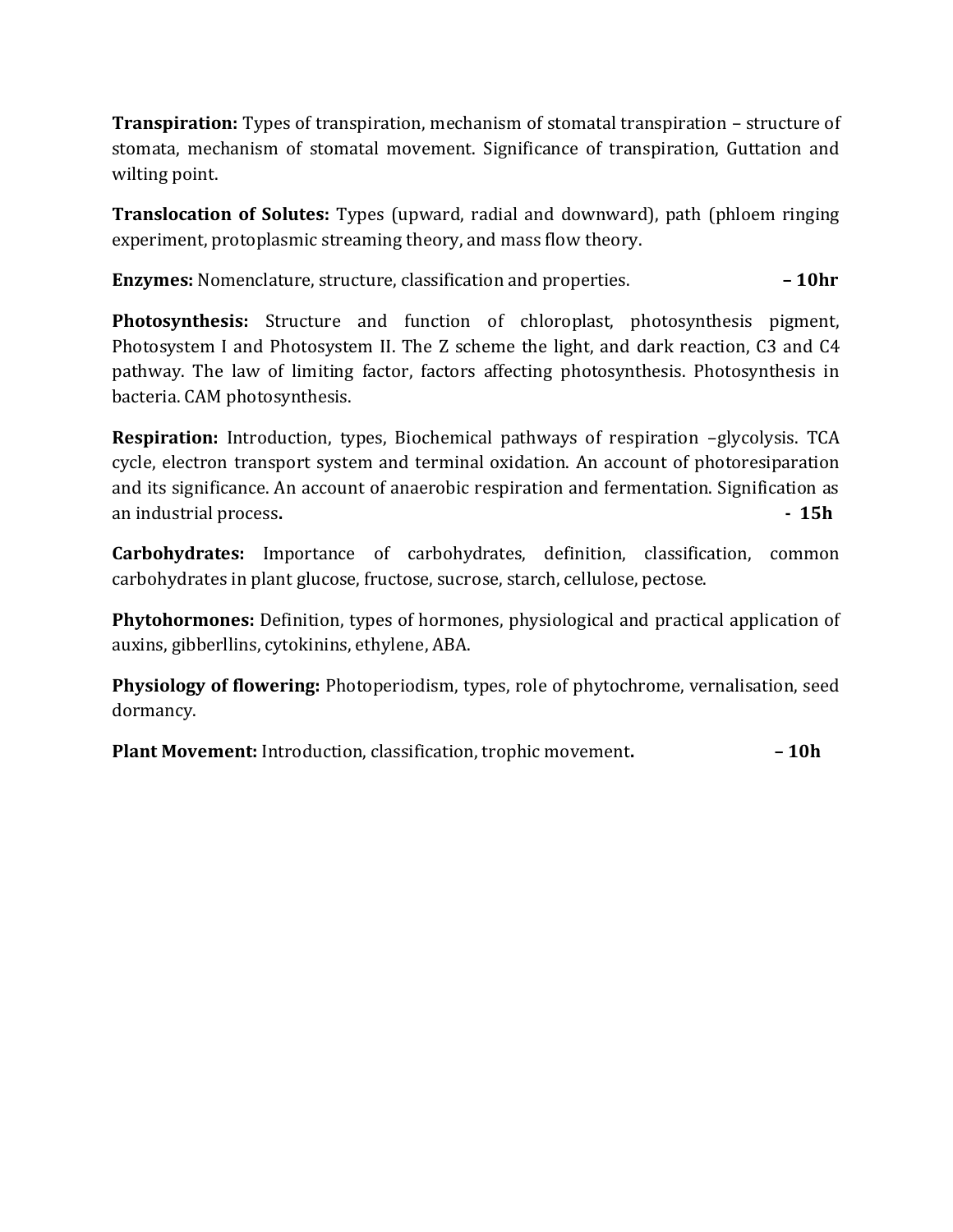## B.Sc., Botany

## **SIXTH SEMESTER**

## **PAPER-VII; PRACTICAL SYLLABUS**

#### **List of major experiments.**

1. Measurement of DPD in plants (Potato) by gravimetric method.

2. Ganong's photometer – Rate of transpiration under different conditions of light and wind.

- 3. Relation between absorption and transpiration.
- 4. Suction force due to transpiration.

5. Evolution of oxygen by bubble counting method under different wave length of light using color transparencies – Normal, Red, blue, yellow or green ( During examination different condition need not to be asked).

- 6. Experiment to demonstrate the presence of starch in leaves.
- 7. Separation of chlorophyll pigments by paper chromatographic method.

8. Ganong's respirometer-demonstrated that  $CO<sub>2</sub>$  is liberatedduring respiration.

## **List of Minor experiments**

- 1. Potato osmoscope to demonstrate endosmosis and ex-osmosis
- 2. Bell jar experiment
- 3. Light;s screen experiment
- 4. Mohl's half leaf experiment.
- 5. Dewar's flask expt
- 6. Kuhne's fermentation vessel
- 7. Phototropism
- 8. Hydrotropism
- 9. Geotropism
- 10. Arc indicator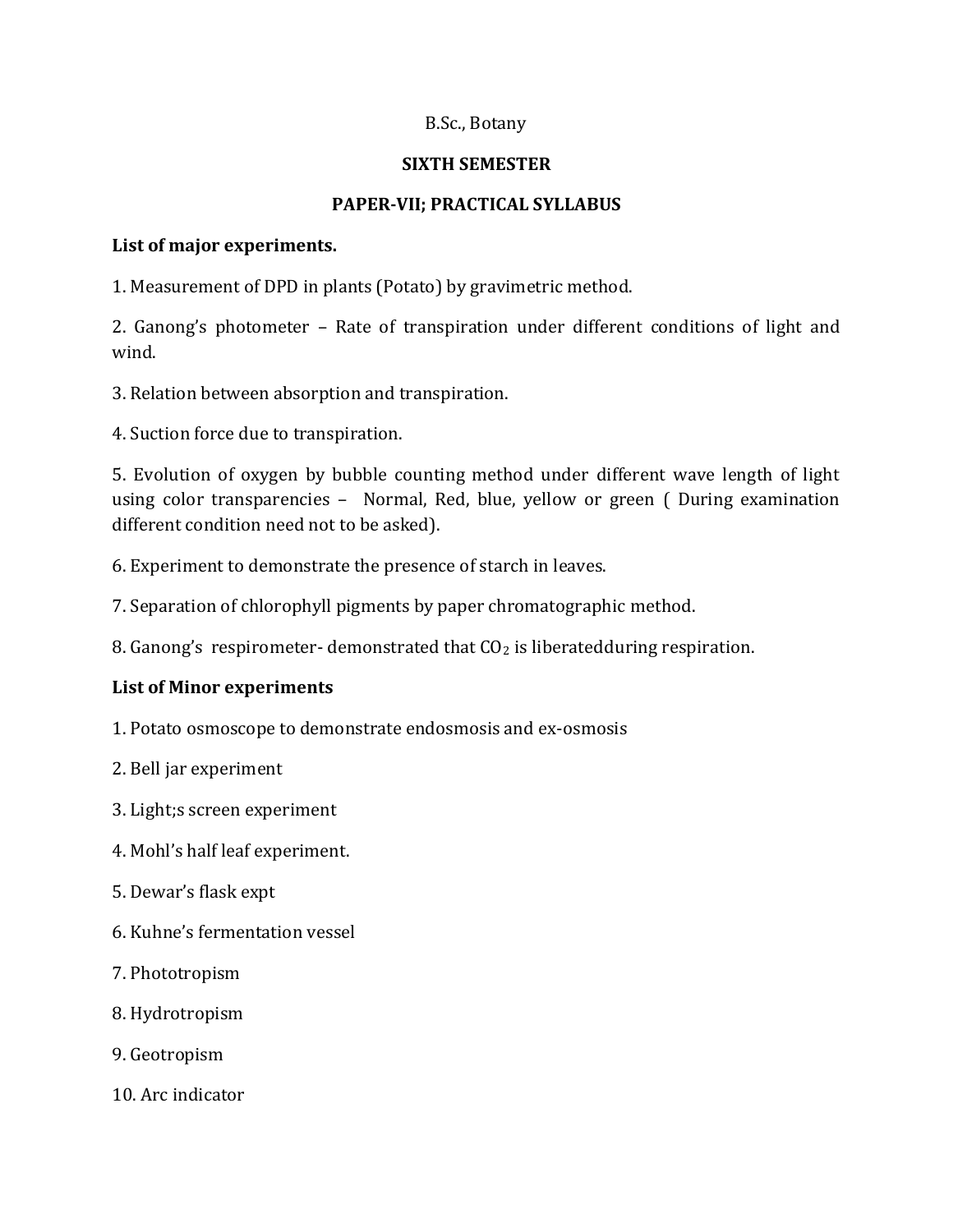# **Paper- VII (SSF 790). PLANT PHYSIOLOGY**

| Time-3 hrs                                                                                                                                                                                                          | Marks - 40 |
|---------------------------------------------------------------------------------------------------------------------------------------------------------------------------------------------------------------------|------------|
| <b>Practical VII: Question paper model</b>                                                                                                                                                                          |            |
| 1. Conduct major experiment A. Write Requirement, Procedure, Record the Results with<br>conclusions                                                                                                                 | $-12$      |
| 2. Comment on experiment <b>B</b> , <b>C</b> and <b>D</b> .                                                                                                                                                         | $-12$      |
| 3. Investigate the chemical nature of E.                                                                                                                                                                            | $-06$      |
| 4. Viva                                                                                                                                                                                                             | $-05$      |
| 5. Record                                                                                                                                                                                                           | $-05$      |
| <b>PLANT PHYSIOLOGY</b>                                                                                                                                                                                             |            |
| <b>SCHEME OF EVALUATION FOR PAPER-VII</b>                                                                                                                                                                           |            |
| Time-3 hrs                                                                                                                                                                                                          | Marks - 40 |
| <b>Practical VII: Question paper model</b>                                                                                                                                                                          |            |
| 1. Conduct major experiment A. Write Requirement, Procedure, Record the Results<br>with conclusions<br>Requirement-02, Procedure-03, Experiment settings-03, Record the Results with<br>conclusions -02. Diagram-02 | $-12$      |
| 2. Comment on experiment <b>B</b> , C and D.                                                                                                                                                                        | $-12$      |
| Comments=04 marks                                                                                                                                                                                                   |            |
| 3. Investigate the chemical nature of E.                                                                                                                                                                            | -06        |
| Positive result=03 marks, Negative result=03 marks                                                                                                                                                                  |            |
| 4. Viva                                                                                                                                                                                                             | $-05$      |

- 5. Record **-05**
-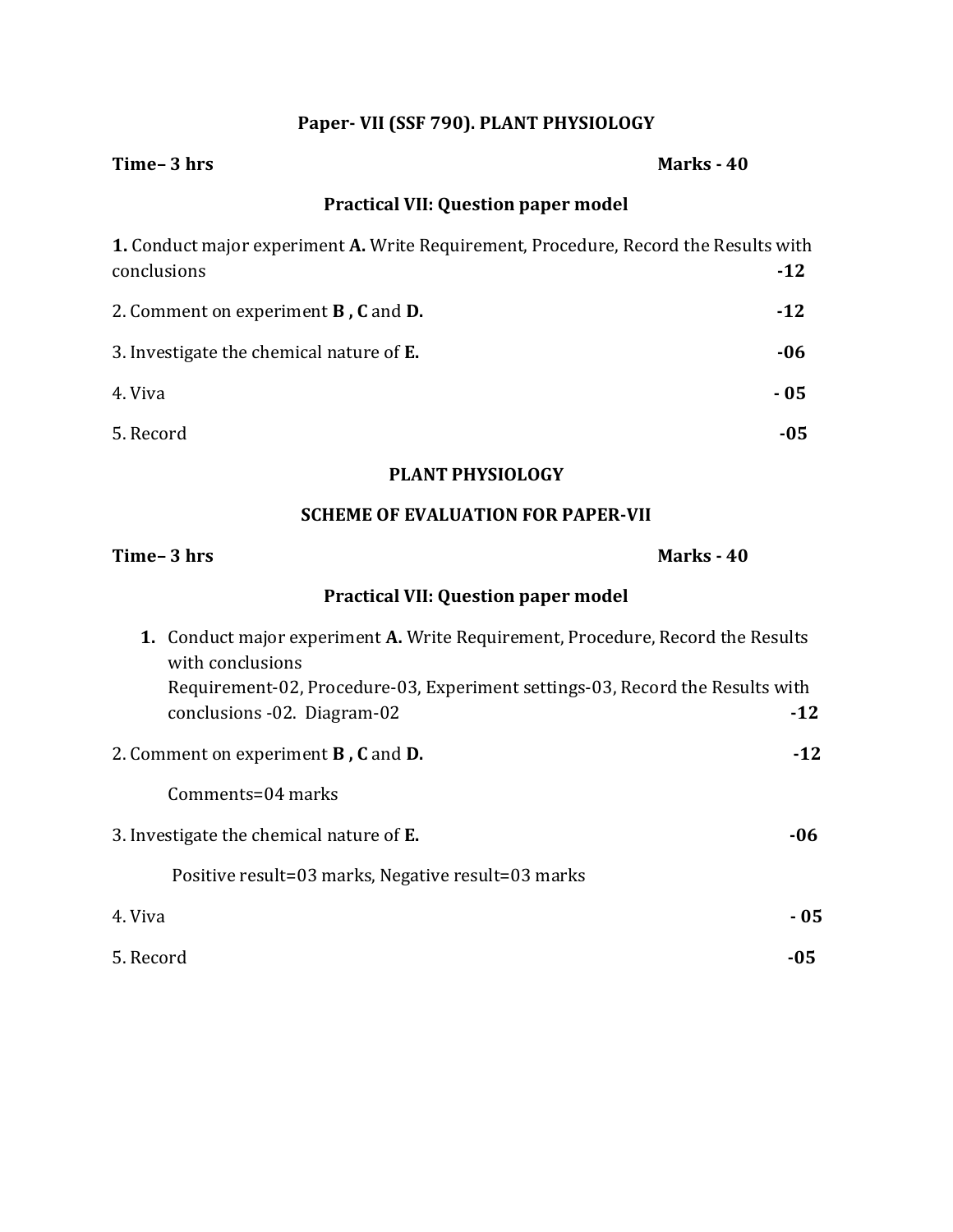## **B.Sc., Botany**

#### **SIXTH SEMESTER**

#### **Paper- VIII. (SSF 791). Q.P.Code 15650**

#### **PLANT BREEDING, BIOTECHNOLOGY, PLANT TISSUE CULTURE AND EVOLUTION**

| <b>Theory</b>                               |         |  |
|---------------------------------------------|---------|--|
| <b>Total theory marks</b>                   | $-50$   |  |
| <b>I A marks for theory</b>                 | $-10$   |  |
| Total number of teaching hours / sem        | $-45hr$ |  |
| Total number of teaching hours / week       | - 03hr  |  |
| <b>Duration of theory exam</b>              | $-03hr$ |  |
| <b>Practical-Based on theory paper VIII</b> |         |  |
| Max. marks                                  | $-40$   |  |
| Total number practical / week               | $-01$   |  |
| <b>Duration</b>                             | $-03hr$ |  |
| <b>Duration of practical exam</b>           | $-03hr$ |  |

**Plant breeding:** Principles and objectives : Methods of breeding (Mass selection, single plant or pure line selection, clonal selection, progeny selection, recurrent selection). Significance of plant breeding- increase in yield, resistance to disease and insect pests. Plant breeding in producing new and improved varieties of medicinal plants.

**Hybridization:** Objectives, steps in hybridization, classification- intraspecific, interspecific and intergeneric crosses with suitable examples.

**Propagation**: Cutting-root and stem, layering- simple, compound and gooty. Grafting, wedge grafting, approach grafting, Bud grafting.

**Evolution:** Brief account of theories of evolution – Lamarck, Weismann, Darwin and Devaries, Modern synthetic theories. **and the synthetic synthetic synthetic synthetic synthetic synthetic synthetic synthetic synthetic synthetic synthetic synthetic synthetic synthetic synthetic synthetic synthetic syntheti** 

**Biotechnology:** Introduction: General procedure and scope of genetic engineering (r-DNA technology), PCR technology, production of polyclonal and monoclonal antibodies, general aspects of ELISA technique. Gene mapping.